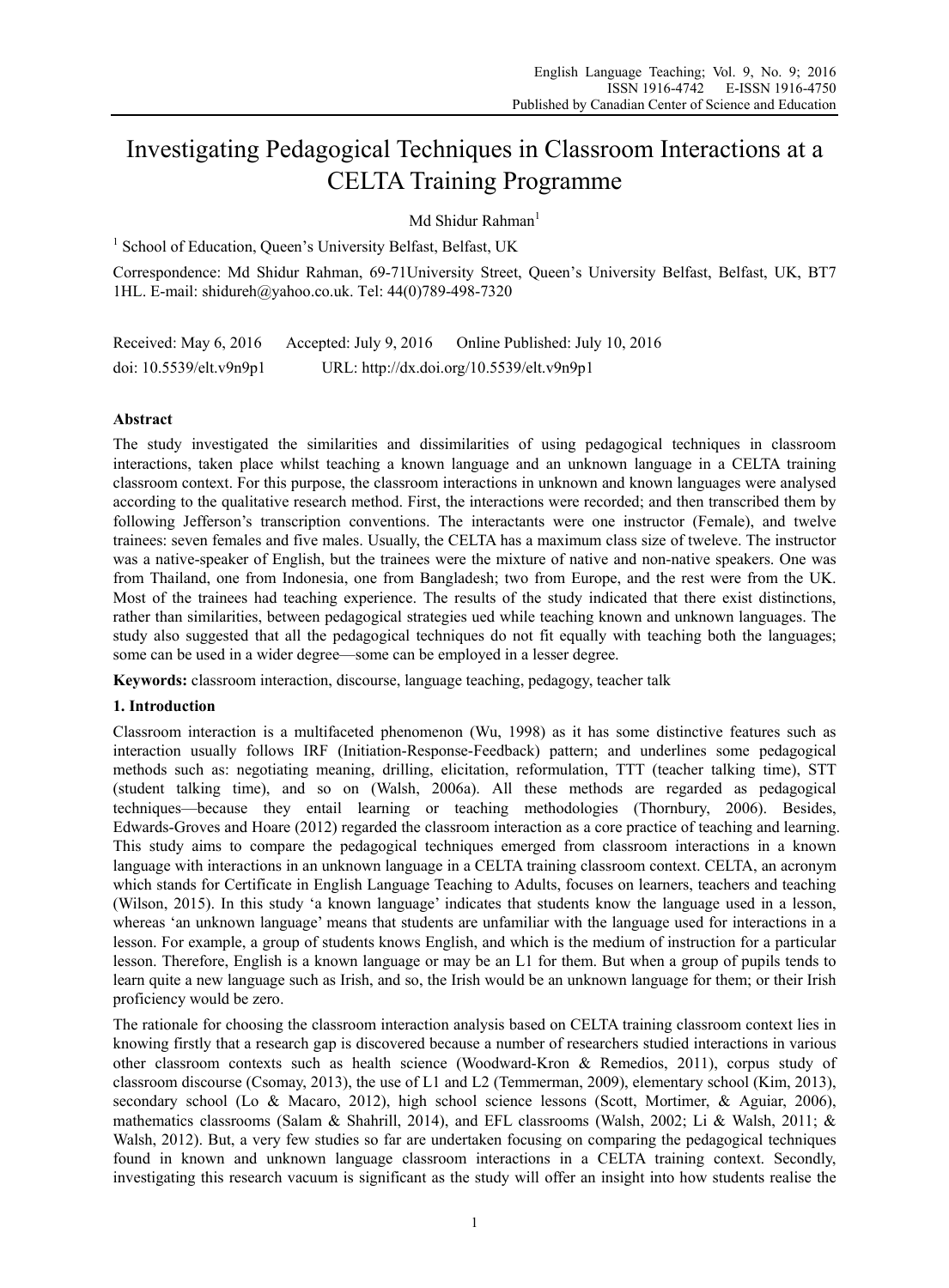situations of interaction in a language they do not know—even when they are not informed of the name of that language to be taught. Then, this study will also provide a new understanding of what pedagogical techniques are more applicable to the known language teaching and learning; and to the unknown language teaching and learning. Finally, the study will benefit those who with no knowledge or little knowledge about how the classroom interaction works for a new language teaching―as it will also ponder the interaction patterns alongside the pedagogical techniques. Just to recap, the main focus of this study is to compare the pedagogical techniques noticed within the interactions in a new language (Irish) with the techniques noticed within the interactions in a known language (English). So, the study addresses the following research question:

What are the differences and similarities between the pedagogical techniques noticed to be applied within the classroom interactions in known and unknown language?

## **2. Research Context**

The context of this study is a CELTA training classroom at Oxford House College London UK. The classroom was of trainees from different countries (UK, Thiland, Indonesia, Bangladesh), and of native and non-native speakers of English. Three compulsory components of CELTA training programme were: a). Input session, tutorials, and tutor's feedback on teaching practice; b). Six hours minimum of observation of qualified and experienced teachers; and c). Six minimum hours of supervised teaching practice (Brandt, 2010). On the input session, the instructor staged an unknown language (Irish) in the class, and attempted to teach it to the trainees—as at every CELTA training program there is often an input session on an entirely unfamiliar language so that the trainees can consider the importance of learning style and teaching techniques (Trinity College London, 2016). Any language for an input session is likely to be selected as an unknown language depending upon which language a group of trainees do not know—and the trainees' unknown language is confirmed when enrolment at the program is ended. With regard to this study, Irish, as an unknown language, was chosen to be used in the input session because the trainees had no prior knowledge about it. Subsequently, the instructor engaged the trainees in another lesson in English, and everybody knew English in that lesson. The content of subsequent lesson was just about preceding lesson: teaching Irish as a new language.

## **3. Review of Literature**

## *3.1 Defining Classroom Interaction*

Interaction is a two-way process (Malamah-Thomas, 1987; Dagarin, 2004) which takes place between participants or interactants. In terms of classroom context, interaction usually occurs between teacher and student participants, but also between students and students (Tsui, 2001; Lo & Macaro, 2012; Kim, 2013; Salam & Shahrill, 2014; Scrivener, 2011). However, Malamah-Thomas (1987) claimed that textbook writers can also become the participants as they transmit messages via the textbooks. Therefore, sometimes, teachers, students and textbook writers are deemed as participants in classroom interaction. Nonetheless, this is not likely to be the case in all classroom situations because textbooks may not be used in each classroom setting such as the action research study, without using textbooks in the class, conducted by Cristo (n.d.) proves that learners acquire English without the help of textbooks. Besides, textbook writers are not active or direct participants because students cannot talk to the textbooks. Therefore, teachers and students can usually be recognised as important classroom interaction participants.

The classroom interactions can contribute to facilitating as well as to obstructing learning opportunities (Walsh, 2002). Interaction in a classroom centres on learning (Walsh, 2012)—it opens the opportunities of learning. This claim seems reasonable because students learn from the teacher-talk, such as Wasik and Hindman's (2014) study shows that the teacher-talk fosters children's vocabulary learning. The children also learn from their own talk when engaging in a pair or group work (Otienoh, 2015). So the classroom interaction benefits students for learning. However, some claimed that classroom interaction sometimes can hinder learning—such as an excessive teacher talk and intervention may decline learning potential (Walsh, 2002). That is to say, less space is allocated for students' voice when teachers talk enormously. As in the words of Edwards and Westgate (1992), the teachers take turns, distribute turns to others, select topic, disrupt and reallocate turns, and comment on students' talk. This disproportionate distribution of communicative rights between teachers and pupils is obvious in the classroom interaction (Thornborrow, 2002). Withstanding these drawbacks, classroom interaction is beneficial as Krashen's (2013) comprehensible input hypothesis indicates that interactive exposures foster learners' language acquisition. The next section concentrates on classroom interaction structure.

#### *3.2 Patterns of Classroom Interaction*

The first, basic, typical, and most influential classroom interaction pattern is IRF (Initiation-Response-Feedback)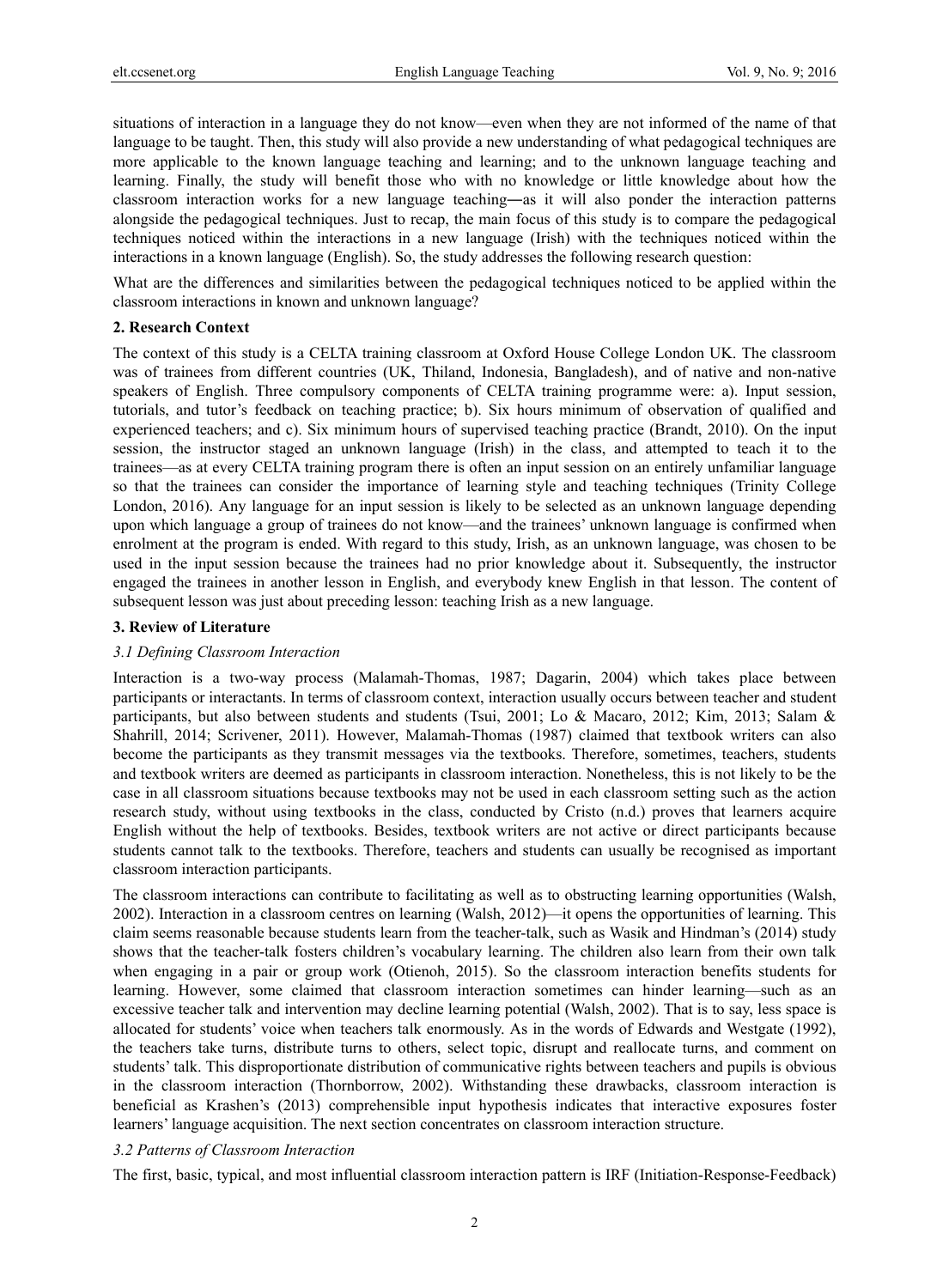model which was coined by Sinclair and Coulthard (1975) in the1970s (McCarthy, 2001; Hardman, 2008). An example of this pattern is as follows:

Teacher: What is this, John? (Initiation)

Student: Pen (Response)

Teacher: Yes (Feedback)

Lemke (1990) termed this pattern (IRF) as triadic dialogue, and Mehan (1979) called it as IRE in which E stands for evaluation.

Some researchers argued that the IRF pattern has some benefits and shortcomings. Seedhouse (1996), for example, argued that IRF cycle and display questions—as interactional features—are suitable for achieving the core goal of classroom interaction: learning or education. Likewise, Gibson (2014) pointed out that the IRF framework attempts to determine the pedagogic relationships between participants in education contexts. Learners, such as, take initiatives after teacher's feedback, they use language to configure and reconfigure the patterns of participation and to create learning opportunities (Waring, 2011).

Unlike the above benefits, some limitations are highlighted by different researchers. Walsh (2006b), for instance, claimed that Sinclair and Coulthard (1975) established this model relying upon the study of traditional primary classrooms, and L1 (first language) classroom interaction (Seedhouse, 2004) which are inadequate to interpret the environments of L2 classroom (Cancino, 2015). Moreover, Stubbs (1983) criticised that knowledge is unequally distributed between teachers and pupils in IRF model—teachers usually ask the questions to which they know the answers. In order for it to be effective in a classroom interaction study, despite these shortcomings, IRF pattern is still remarkably appropriate (Li & Walsh, 2011). Johnson (1995) suggested that a large amount of L2 classroom interactions is held in an IRF/IRE pattern.

## *3.3 Pedagogical Techniques in Classroom Interaction*

Given the definition and patterns of classroom interaction, a particular attention needs to pay to the pedagogical techniques noticed in classroom interaction as firstly; there is an intimate link between pedagogy and interaction which is the unique feature of the L2 classroom. Seedhouse (2004, P. 187), for example, stated that, "There is a reflexive relationship between pedagogy and interaction." It means, in terms of L2 learning in particular, learner utterances are potentially evaluated by the teacher. So, the third turn of the classroom interaction renders learning. Ellis (2012) also denoted that the classroom interaction contributes to L2 learning as well as acquisition. Beyond this, the pedagogical techniques are the main focus of this study. Some of the techniques, therefore, such as drilling, elicitation, scaffolding, negotiation of meaning, student-talking time (STT) and teacher-talking time (TTT) are discussed below. All these pedagogical techniques, however, are not likely to be equally applicable to teaching the students at all language proficiency levels—for example, the drilling or repetition teaching method may be more effective to the beginner level of students than the advanced level's.

## 3.3.1 Drilling or Repetition and Elicitation Technique

Drilling is a method of language teaching. Thornbury (2006, P. 71) stated, "A drill is repetitive oral practice of a language item, whether a sound, a word, a phrase or a sentence structure." Thornbury's (2006) point is that in drilling method the teacher prompts the language items and the student responds them, and this process develops the automaticity of the items. It seems that repetition is the key to drilling method. Now arguments are on which proficiency level of learners the repetition method is best fit with. In this respect, Harmer (1998, 2001) argued that the use of repetition seems more suitable for the beginner level students; and less for the students at higher levels. He also opined that using the repetition technique at advanced level seems strange and patronising. Alternatively, it is easy to set up a discussion task at an advanced level.

However, Tice (2004) seems not to agree with Harmer's (1998, 2001) claim when she says, "At all levels we should drill vocabulary or chunks of language that cause pronunciation problems." The essence of this argument is that alongside with the lower level students, the higher levels, too, could encounter problems with some aspects of pronunciation such as stress, phrase level intonation, and so on. Phrases, for example—"If I'd know you were coming, I'd have stayed at home", are hard to express. So these phrases should be drilled even when the students are at higher level of their proficiency.

Harmer's position can be supported that drilling technique is rather applicable to the lower proficiency level of students than to the higher level of students. Other researchers also have agreed with Harmer's idea. Swanto and Din (2014), for example, found that drilling technique helps the low proficiency ESL learners to improve their writing skills. Roberts (2012) said that, "Especially at lower levels, it is quite natural to rehearse (at least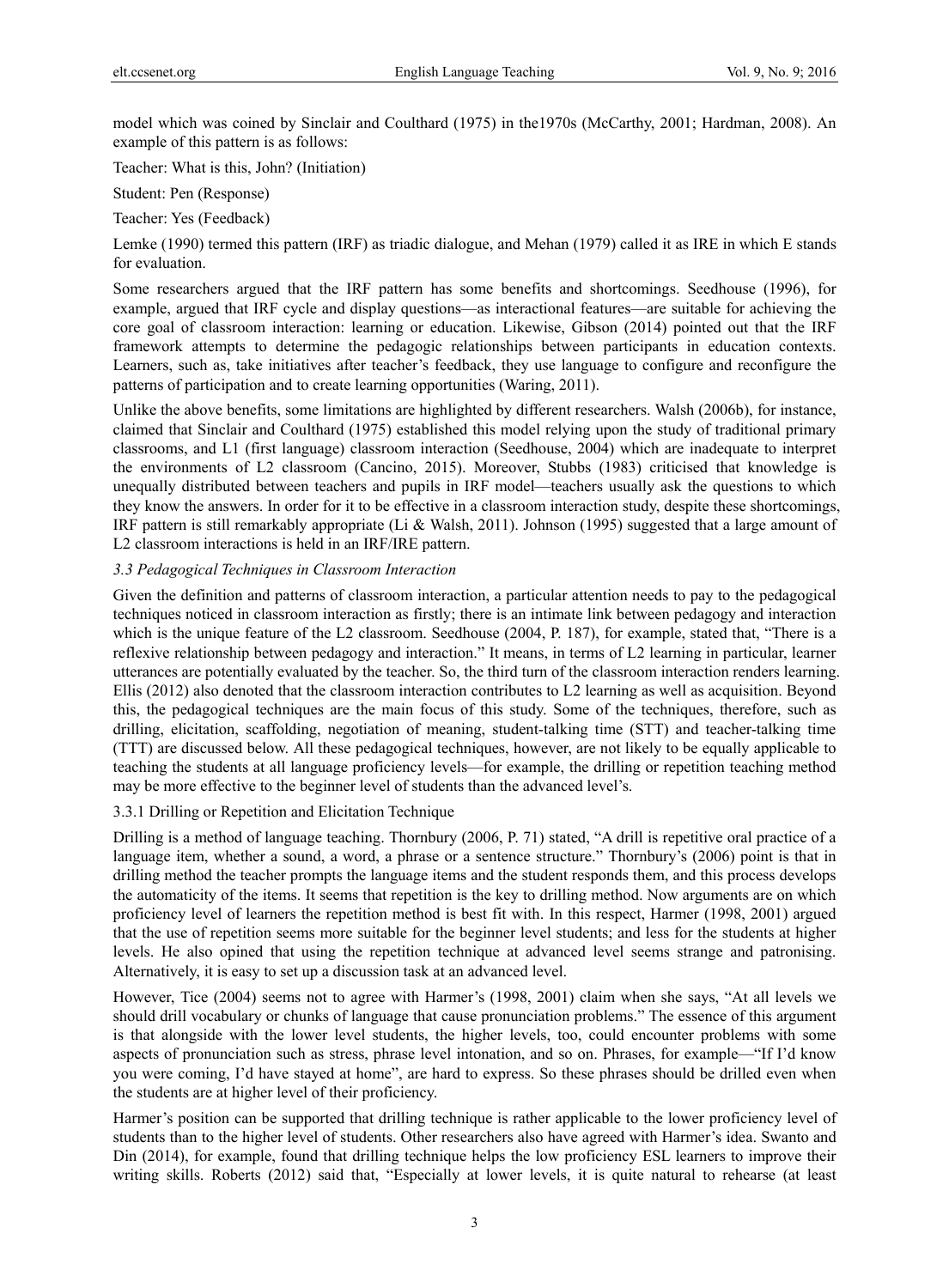mentally) before tackling a speaking situation." In summary, drilling technique is used relatively more at lower levels, but sometimes it can even be highly used at higher levels if situations dictate.

Drilling often follows on from the process known as eliciting (Kelly, 2000). The use of eliciting strategy during teaching is another pedagogical strategy that prompts the learner to self-correct (Brown, 2007). This is, therefore, a type of teacher's corrective feedback and learner repair in the real classroom (Lee, 2013). The teachers use this instrument for various purposes such as eliciting chunks and organised speech (Brown & Yule, 1983), long answers and personal information from students (Doff, 1988). However, in the discussions of elicitation strategy as one of the pedagogical techniques, a controversial issue has come across which is whether the elicitation technique is more suitable to use in a lower level or an advanced level of ESL classes. Some argued that elicitation is the best applicable to the beginner-level students. From this perspective, the study by Panova and Lyster (2002) demonstrated that the elicitation, albeit it was applied rather little by the teachers, was more successful in beginner-level classes because elicitation led to the highest rate of learner repair. In the similar vein, Han and Jung (2007 cited in Lee, 2013) uncovered that elicitation often used by the teachers resulted in a significant learner repair at lower level classes. On the contrary, others argued that elicitation is less effective in advanced ESL classes. Lee's (2013) study itself, for example, showed that the elicitation resulted in lower rate of learner repair in advanced-level classes; rather, the use of recasts resulted in the highest rate of update. In sum, then, the argument is whether the elicitation method is highly applicable to the lower level ESL classes or advanced level ESL classes.

I am of two minds about the issue of more or less use of elicitation method as per the learner proficiency level. On the one hand, it may be accurate to argue that elicitation serves as correcting students' error at the initial stage of learning. On the other hand, it is hard to ensure if the elicitation technique is utilised at a considerable rate with the advanced level of students.

## 3.3.2 Scaffolding Teaching Strategy

Like drilling, scaffolding is also a popular strategy which has become a topic of inquiry especially in L2 settings for decades (Kayi-Aydar, 2013). Gibbons (2006) termed scaffolding as assistance in learning—in other words, scaffolding means support for learning (Engin, 2012). Examples of support for learning in a language class are showing and telling, tapping into prior knowledge, using visual aids, allowing time for learners to talk, and so on. In a classroom context, it is the process of interaction between two or more people as they carry out a classroom activity and where one person (e.g., the teacher or another learner) has more advanced knowledge than the other (learner) (Swain, Kinnear, & Steinman, 2010 cited in Rodgers, 2014). There seems that scaffolding may be more essential for the students at lower knowledge. Hyland (2006) also claimed that scaffolding moves the students from an existing performance level to an independent performance level. These words of Hyland (2006) prove that a student at lower-level of understanding needs more help in order to reach the upper-level. The discussion so far indicates an expert (a teacher or parent)-novice (a student or child) relationship. In order to scaffold, a more knowledgeable person (expert) interacts with a less knowledgeable person (novice).

However, some researchers' work (such as Gibbons, 2002; Mercer, 1995; & Rogoff, 1995 cited in Walqui, 2006) demonstrated the idea that scaffolding is not concerned only with the expert-novice relationship, but also with the relationship of equal knowledge. For example, students working in groups produce a result which has not been possible to produce on their own. In this case, engaging in a group work, regardless of their levels, students share their knowledge; help reciprocally; and produce the result. So, it may not always be the case that the only less knowledgeable pupils need scaffolding rather than the expert ones. The advanced students, now and then, may also need support to a greater extent.

Although I concede that the students who are novice for learning a foreign language may require additional supports, I still insist that scaffolding is required for all learners (regardless of whether the students are novice or not) and for all subject areas―the same as almost every building needs scaffolding during the construction or renovation (Holton & Clarke, 2006).

## 3.3.3 Negotiation of Meaning

Another pedagogical technique, which is seen to be developed from classroom interaction, is the negotiation of meaning. According to Ellis (2008, p. 973), "Communication involving L2 learners often leads to problems in understanding and communication breakdown. Frequently, one or more participants – the learner or the interlocutor – attempts to remedy this breakdown by engaging in interactional works to secure mutual understandings. This work is often called 'negotiation of meaning'." It means that the interaction is modified, and which is accepted by the involved participants. The modification strategies, for example, are confirmation check, clarification request, and comprehension check (Mayo & Ibarrola, 2015).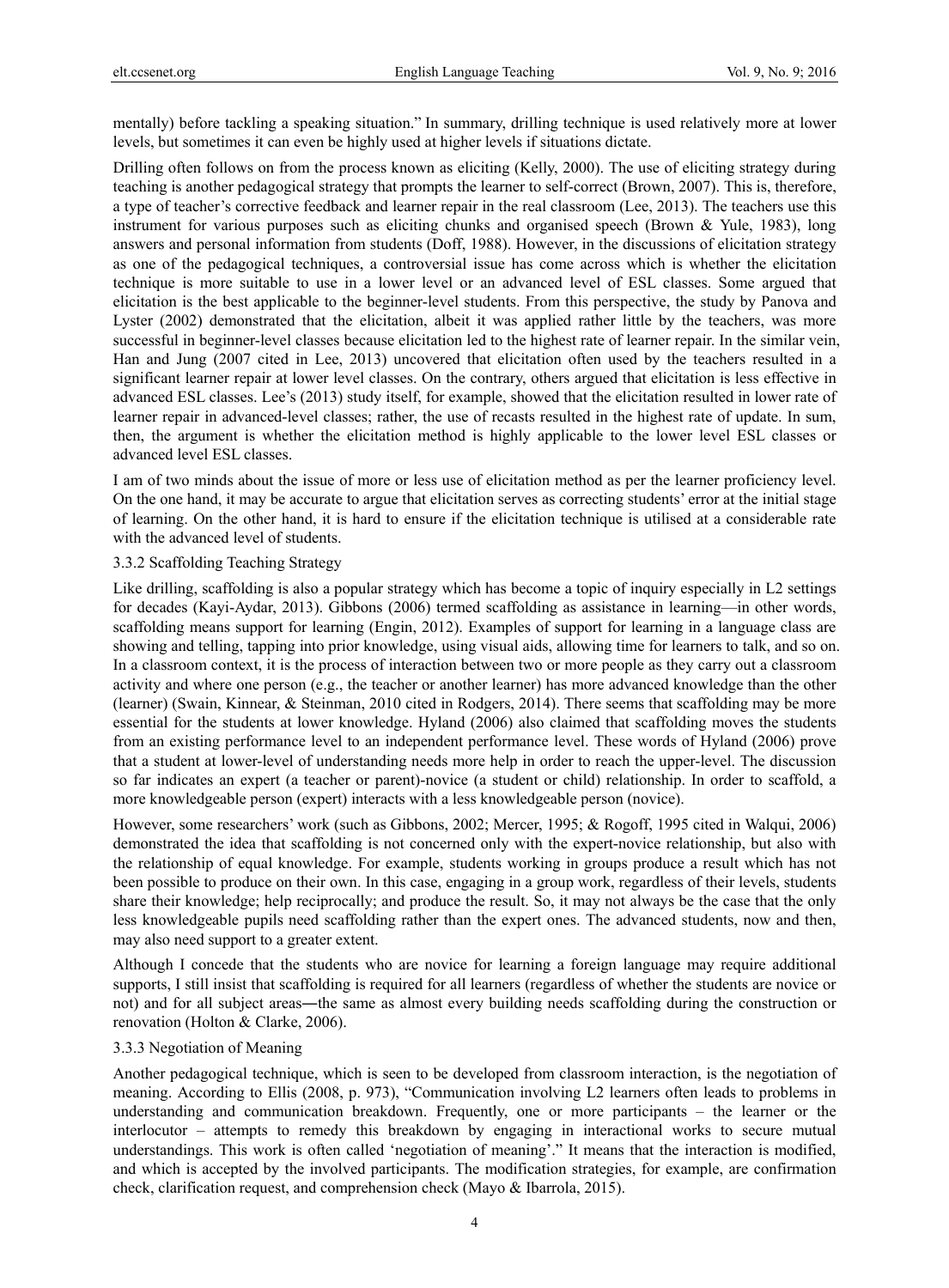However, there is a need to investigate whether the negotiation strategy suits only the adult or high proficient learners or all categories of learners. Ellis (2001) presented that meaning negotiation helps learners secure language acquisition even if they have no grammatical knowledge. That is to say, meaning negotiation occurs in learners, regardless of their linguistic proficiency.

But other researchers have argued that the negotiation strategy best fits in with the learners in higher proficiency level (advanced level). One of this view's proponents, Pica (1994 cited in Lee, 2001) argued that, due to their insufficient linguistic knowledge, negotiation is not more likely to occur at the learners' early stages of language development. Lee (2001) also found that negotiation depends on the learner's language development level. Moreover, Ellis, Basturkmen and Loewen (2001) stressed on the adult learners in terms of using negotiation strategy than the young learners. So the learner's lower language proficiency and age may affect the meaning negotiation.

I would argue that a higher level of negotiation of meaning is found to be occurred in the lower proficiency learners rather than in the higher proficiency ones. This is because that the communication breakdown or understanding problems may occur in lower proficiency learners to a greater extent than in those of higher proficiency level. For example, the study by Oliver (2002) showed that a considerable amount of negotiation for meaning was created by the low proficiency learner pairs.

## 3.3.4 Teacher-Talking Time (TTT) and Student-Talking Time (STT)

Lastly, the amount of TTT and STT relies upon different viewpoints such as pedagogical principles and the particular goals of syllabus (Nunan, 1991; Chaudron, 1988). From these perspectives, for example, a learner-centred approach emphasises more on student-talk in the L2 classroom context (Hitotuzi, 2005). Another significant aspect is that the degree of TTT and STT depends on the learner's proficiency levels such as beginner, elementary, pre-intermediate, intermediate, upper-intermediate, and advanced level. A lot of arguments, surrounding the amount of TTT and STT depending on learner's proficiency levels, exist in the literature. Hitotuzi (2005) suggested that, in terms of elementary classroom, a balance is to be established between teacher-centredness and student-centredness though more learner-centredness is needed for intermediate-level class. This means that the quantity of STT should be larger in the intermediate level. However, the study of Cullen (1998) showed that a classroom interaction at an Egyptian lower secondary school was heavily teacher-led, and the teacher's excessive talk in the class was supportive for learning. In other words, the higher rate of TTT at lower proficiency level classes is rather effective.

Cullen's study is important as TTT is likely to be adequately useful for the lower proficiency learners. Besides, Krashen's (1981) comprehensible input hypothesis shows that the relevant input develops learner's low proficiency level i to the i +1. The study result of Ioup (1984), for example, demonstrated that the lower-intermediate class improved significantly with the help of inputs rather than the higher-intermediate level did. So, the extensive teacher talk can assist the lower proficiency level learners more than the higher ones.

In order to sum up the literature review section, it is apparent that the existing literature has highlighted the key theme of this study—classroom interaction and pedagogical techniques. The literature also suggests that all pedagogical techniques do not equally work with all proficiency levels of learners. The teaching items, lesson plan, syllabus, learner needs, and so on also dictate which techniques can be appropriate to which level of learners. Furthermore, setting up these pedagogical techniques depends upon the learner variables: age, adult, child, educational background (Celce-Murcia, 1991); and besides, individuals learn different ways (Hartnett, 1985 cited in Celce-Murcia, 1991).

## **4. Method**

#### *4.1 Participants*

The participants for this study were an instructor (Female), and 12 trainees: seven females and five males. The instructor was a native-speaker of English, but the trainees were the mixture of native and non-native speakers. One was from Thailand, one from Indonesia, another one from Bangladesh; two from Europe, and rest of the trainees were from the UK. Most of the trainees had teaching experience.

#### *4.2 Participant Selection Procedure*

The study took place in January 2012 at Oxford House College London, UK where the trainees had enrolled at a CELTA training course. Generally, the CELTA training course has a maximum class size of 12 (British Council, 2016). The college, therefore, selected 12 trainees for the January session. This may seem to be a smaller sample size that raises the issue of generalizability to the whole population of the research (Harry & Lipsky, 2014 and Thomson, 2011). But the generalisability seems not to be a problem as Darlington and Scott (2002, p.18) pointed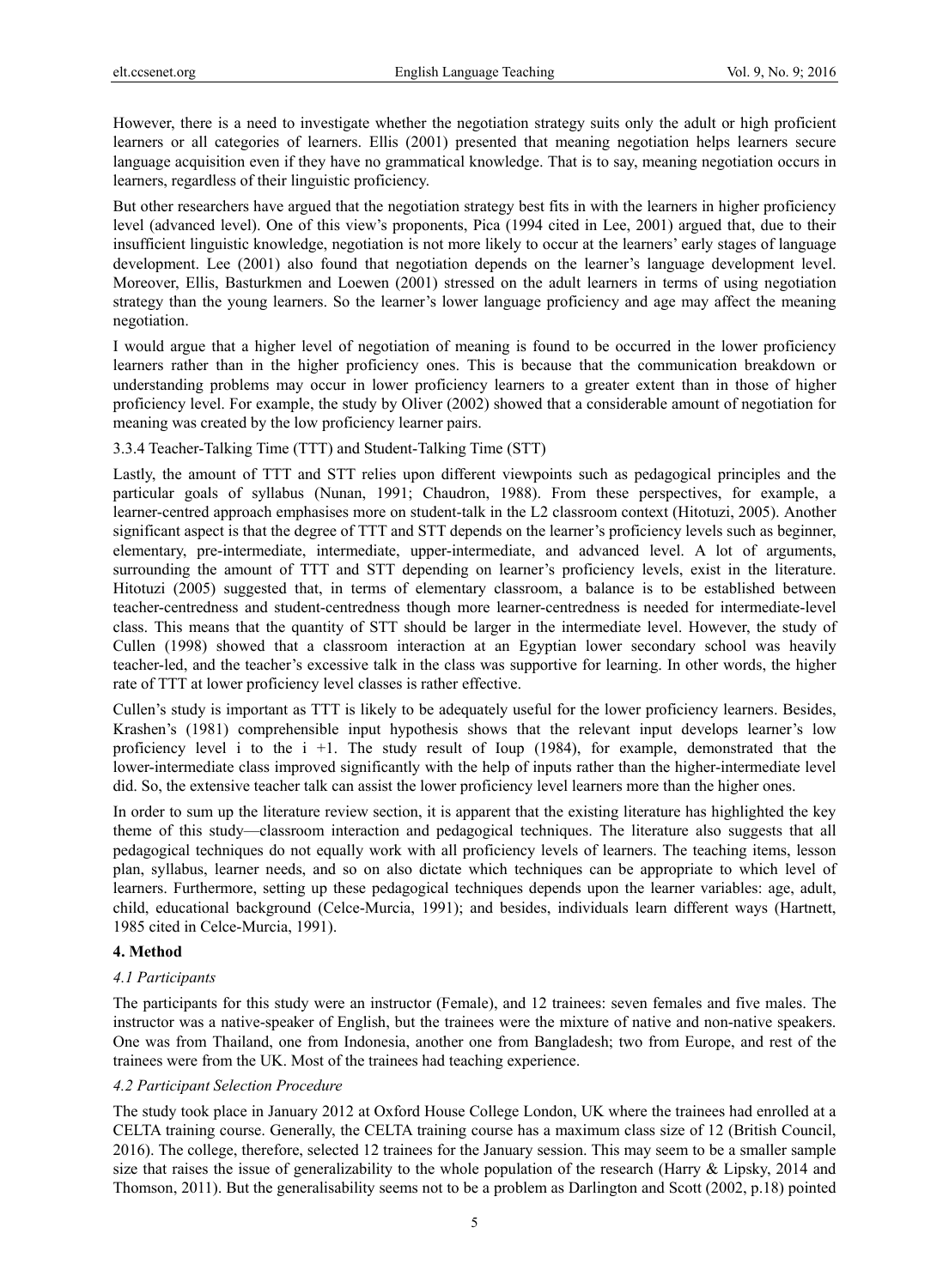out that, "If one considers the unit of attention as the phenomenon under investigation, rather than the number of individuals, then the sample is often much larger than first appears." Similarly, in this study the number of interactions would have been larger than the individuals involved. So, the sample size of 12 is probabaly not inappropriate for this kind of qualitative nature of study.

## *4.3 Data Collection Strategies*

A. The consent of the interactants was taken prior to recording the interactions—the consent has also been taken again for using the record for this research. An email was sent to the instructor-participant by seeking her permission on this regard.

B. The audio-recording of interactions between instructor and trainees was undertaken using Dictaphone in January 2012. Each of the lessons was observed too. The recording was 01:18:41 in total. The entire recording was separated into two parts. The first part of 00:00:00 to 00:51:35 was of interactions in unknown language (Irish), but this study used only 03min 40sec from the beginning of recording for analysis. While the second part of 00:51:36 to 01:18:41 was of interactions in known language (English), but this study used only from 00:57:25 to 01:00:04 or 02min 39sec of recording for analysis.

C. The transcription of recording was divided into excerpt1 and 2, and then they were transcribed by following the transcription conventions of Jefferson (2004) (See Appendix 1). The excerpt 1 was about classroom interaction in unknown language (Irish), and the excerpt 2 was regarding classroom interaction in known language (English) (See appendix 2).

D. It is also mentioned that the unknown language (Irish) in excerpt 1 was translated into English for the reader's understanding.

## *4.4 Procedure and Data Analysis*

In order to analyse the transcribed data, qualitative method was employed for this study. This method was chosen for two reasons. The first, the collected data were interpreted in words, not in numbers. As is also stated by Bryman (2012, p. 380) that, "Qualitative research is a research strategy that usually emphasises words rather than in the collection and analysis of data." The second, qualitative research is concerned with multiple perspectives (Rahman, 2015). Same as in this study, the focus was on multiple pedagogical techniques. Then differences and similarities between pedagogical techniques noticed to be used in classroom interactions were elicited. In a word, data analysis was in words, not in numbers.

## **5. Results**

As outlined earlier, this paper intended to compare the pedagogical techniques in classroom interactions of known and unknown languages. So this part of the paper wishes to present the distinctions and similarities of pedagogical techniques noticed to be applied between interactions of two different lessons. But, prior to embarking upon analysing the pedagogical techniques, an attention is necessitated to pay to the interaction patterns of these two distinct lessons.

## *5.1 Differences and Similarities: Interaction Patterns*

The collected data in excerpt 1 clarify that the interactions in new language chiefly followed initiation-response pattern (In lines 4-8, 16-21, 39-50, 61-71) and the IRPRPRE (Initiation-Response-Prompt-Respond-Prompt-Response-Evaluation) pattern was found too (In lines 9-15, 27-32). The excerpt 1 also shows that a large number of interactions, though not all, occurred between the instructor and the whole class (In lines 3, 12, 25, 30, 32, 34, 37, 40, 42, 44, 46, 48, 50, 60, 66, 70, and 74). For instance, in lines 28-32, the whole class repeated the expression: An-mhaith (Very good) with the instructor. Moreover, the excerpt 1 reveals that the instructor held the turns for a short time; no prolonged turns were obvious to be taken by the instructor.

On the other hand, in excerpt 2 the classroom interaction pattern in known language (English) is particularly of IRF pattern in which opening moves conducted by the instructor with referential questions (The instructor does not know the answer) (In lines 1, 10, 12, 19, 30-34, 47, 51, 58). Then, the instructor allocated the turns to the individual trainee. Consequently, the interactions took place between the instructor and the individual trainee rather than between the instructor and the whole class. An example of this is that the instructor nominated the trainee by name such as Tina, Sonny; and continued interactions with them (In lines 1-18, 51-57). Additionally, the instructor prolonged the turns (In lines 15-18, 30-34, and 36-44). Along with the differences, some similarities do exist. One of the similarities is that the IRF interaction pattern is noticed in excerpt 1 (Lines 2-4) as well as in excerpt 2 (Lines 1-3).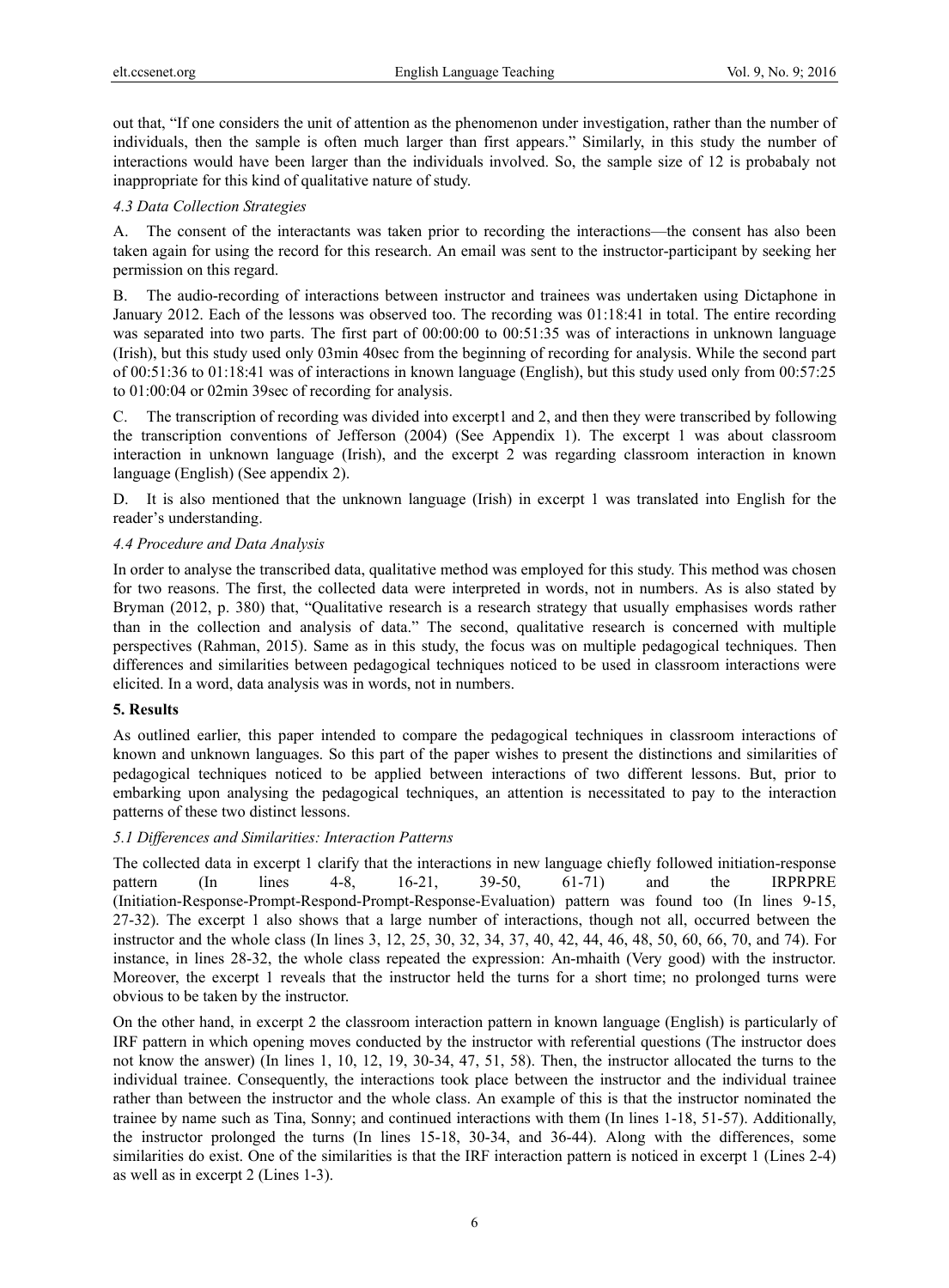## *5.2 Differences and Similarities: Pedagogical Techniques*

Having presented the comparison relating to the interaction patterns, this segment turns attention to the comparison of pedagogical techniques, the central focus for this paper.

## 5.2.1 Differences

The interactions in excerpt 1 differ from the interactions in excerpt 2 with the respect to some pedagogical techniques. Firstly, the collected data in excerpt 1 encapsulates that the interaction in unknown language was full of repetitions. The words such as—Dia dhuit (Hello), An-mhaith (very good), go maith (well), Go dona (Bad) were echoed widely by the instructor (In lines 3-10, 16-21, 25-32, 39-46, 47-50). That is to say, the instructor employed repetition drilling technique for teaching the new language. While the interaction at the lesson of known language in excerpt 2 encompasses that the instructor utilised no drilling method at all; instead, she used question-answer elicitation technique in which display and referential questions were made. For example,

Excerpt 2: Referential question (The instructor had no idea of the answer)

- 1 I: Tina (.) do you have any experience?
- 2 Tina: No

The instructor did not know whether Tina had experience or not.

Excerpt 2: Display Question (The instructor knew the answer)

- 58 I: Do you know how many pupils you will be teaching? Did Boby ever
- 59 mention?
- 60 T: Twelve
- 61 I: Yea (.) maximum twelve.

But in this question, the instructor already knew that the trainee-participants were supposed to teach a maximum of twelve pupils in one class.

Secondly, the interactions in excerpt 1 demonstrate that the instructor wrote some words (e.g. Dia dhuit, An-mhaith, Ní hea, and Is ea) of Irish language on the board which supported the learners for acquiring pronunciation (In lines 10, 15, 60, 69). This sort of support is regarded as scaffolding. Whereas, scaffolding teaching technique of any sort is hardly noticed in excerpt 2.

Thirdly, in terms of lesson in new language at excerpt 1, the instructor is seen to negotiate meaning with the trainee participants. At the very beginning of the lesson, the trainees were not able to understand the meaning of Dia dhuit. As a result of this, the instructor would get the trainees repeated the word (Dia dhuit) quite a few times in order that they could understand the meaning (In lines 2-10). Besides, a communication breakdown happened between the instructor and Mohammed, one of the trainees (In lines 55-58). Mohammed could not understand the meaning of Conas atá tú? But when the instructor modified the communication by repeating the phrases (Conas atá tú?; Conas atá tú?) (Line 57), it was clear to Mohammed for what to reply (In line 58). By contrast, at the lesson of known language in excerpt 2, the instructor is not found to utilise the meaning negotiation strategy of teaching.

Then, the excerpt 2 reflects the higher rate of TTT than the excerpt 1. It is apparent in excerpt 2 that the instructor sometimes lengthened the talk in her turns rather than in trainees' turns (In lines 15-18, 30-34, and 36-44). This signifies that the instructor talked longer than the trainees. Conversely, the instructor, in excerpt 1, did not hold the turns longer—rather, she involved the trainees with a lot of repetitions as mentioned previously. So, the TTT is noticed at lesson in known language more than at lesson in unknown language.

Together with the above, the differences related to other aspects emerged from the extracted data. The excerpt 1, for instance, exposes that the participants used mostly words and phrases for interactions. No sentences, such as, are employed in lines 1-21 and 24-54. But, in excerpt 2, the participants particularly employed sentences for interactions. Then, the interactions in excerpt 1 show that the trainees had zero information about the lesson such as at the start of the lesson the trainees greeted in English: Hello (.) Hello (1), but in return the instructor responded in Irish: Dia dhuit (Hello) (.) Dia: dhuit (Hello) (2). It seems that the trainees became surprised to hear the sound, Dia dhuit. While the interactions in excerpt 2 indicate that the subject of talk, which was about the teaching strategies of a new language such as working in groups and pairs (In lines 10-13) and a teacher-centred or a student-centred approach (In lines 34-35), was familiar to the trainees. So, the lesson in a new language is more controlled by the instructor, and it seems that the learners are being spoon-fed instead of being allowed to demonstrate their opinions; but the lesson in known language is less controlled by the instructor as the trainees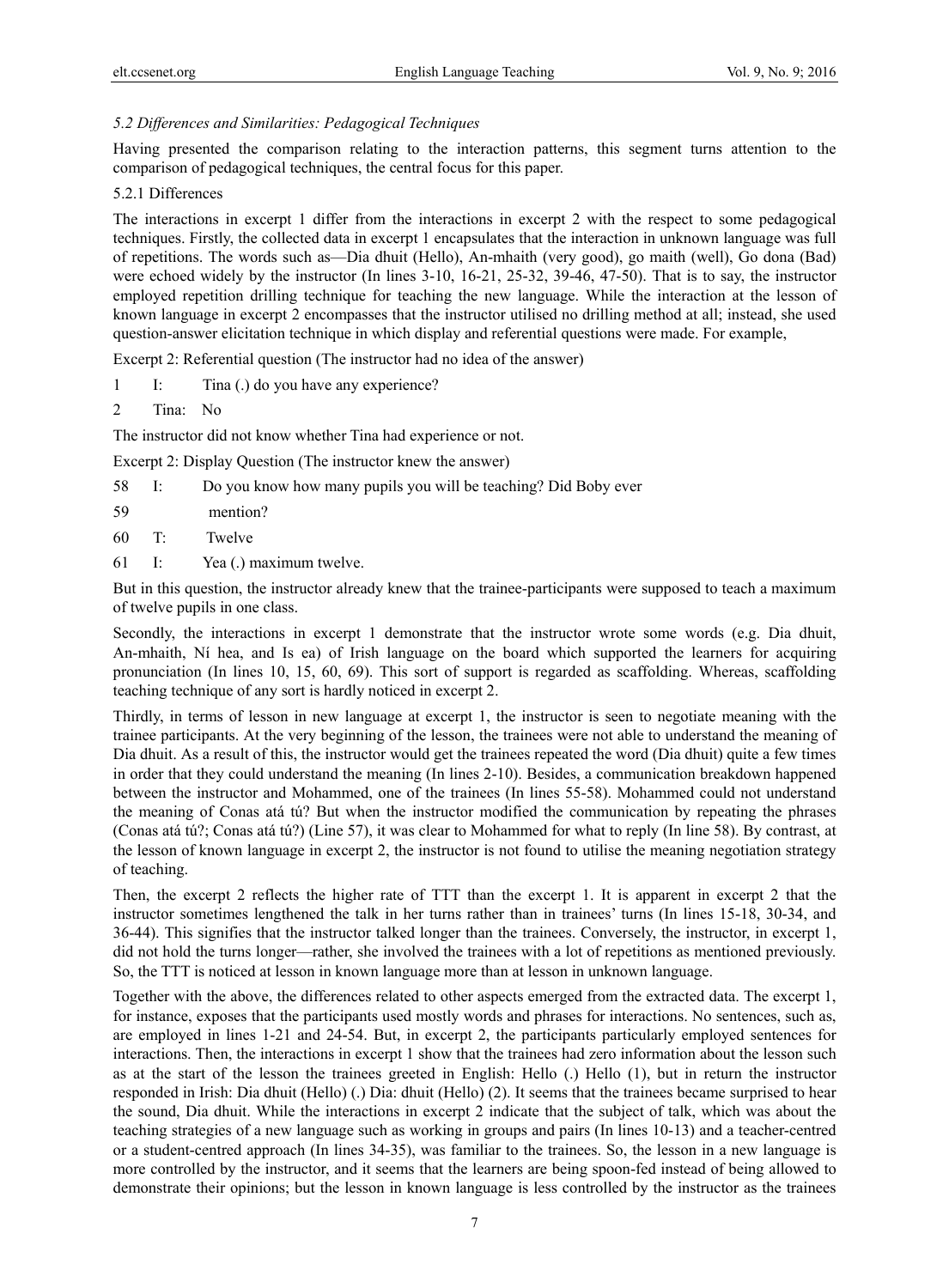displayed their thoughts and opinions, albeit the instructor talked more than the trainees.

5.2.2 Similarities

However, some analogies, yet not like many differences above, are observed in between the interactions of both excerpts concerning pedagogical techniques. First of all, the classroom interactions in excerpt 1 and 2 are similar with respect to using elicitation method of teaching. For example, the instructor elicited the second part of Dia gwitch in excerpt 1:

13 I: Di:a…?

14 T: gwitch (1.5)

Likewise, as in excerpt 2, the instructor endeavoured to elicit Tina's opinions and ideas of working in pairs and groups through questioning such as:

9 I: Right, Ok.

10 Do you like working like in pairs, groups, etc.?

11 Tina: Yea

Then, similarity is also uncovered as regards to a good relationship between the participants. The friendly environment prevailed in the both lessons, as is evident that the trainee-participants had laughing few times during interactions (In lines 17 and 36, excerpt 1; and lines 25, 26, and 45, excerpt 2). All this suggests that there are some, especially, pedagogical variations as well as alignments between interactions in new language and known language. The following section will discuss the indications and implications of these distinctions and analogies.

#### **6. Discussion**

The study has underlined some important points associated with the interaction patterns. Researchers claimed that the IRF pattern is a dominant and appropriate classroom interaction (e.g. Johnson, 1995; Gibson, 2014; & Li & Walsh, 2011). But, this study shows that the IRF pattern seems not always to be hegemonic in classroom interaction as the optimum use of IR (Initiation-Response) and IRPRPRE pattern is recognised in excerpt 1 though it is predominantly used in excerpt 2. Therefore, Li and Walsh (2011) and Gibson (2014) are perhaps not entirely right to claim that the IRF is remarkably appropriate for classroom interaction. A new understanding can also be made from this study that the IR and IRPRPRE patterns (Scott, Mortimer & Aguiar, 2006) are more appropriate for classroom interaction than the IRF, especially when teaching a new language or lower proficiency L2 learners. Lastly, the nature of turn-taking in both the lessons indicates that the instructor is dominant in classroom interaction as a result of nominating trainees to take the turn, of deciding the turn, and of topic movement. So, Edwards and Westgate (1992), Thornborrow (2002) and Walsh (2006a) are right to claim that the teacher controls the classroom interaction.

Then, as far as the analysis of pedagogical techniques is concerned, at one extreme, some pedagogical features work rather well with the lower proficiency level of learners. At the other extreme, the same startegies may not suit the higher proficiency level of learners to a similar extent or not at all. The study, for instance, found that the drilling—as a means of teaching the new language—denotes that it is rather appropriate for beginner or elementary level of language learners. It is true as in literature review, most of the researchers such as Harmer (1998, 2001), Roberts (2012) and Swanto and Din (2014) also subscribed to this study finding.

Afterwards, the study unearthed that the instructor used elicitation strategy at both the lessons (in known and unknown language). But many (e.g. Panova & Lyster, 2002; Han & Jung, 2007 cited in Lee, 2013) argued that the elicitation is mainly useful to apply at teaching the lower level of learners. No literature in this study is found on the use of elicitation to a larger extent related to teaching the higher proficiency level of learner.

Along with the above, the study also indicates that the scaffolding and negotiation of meaning strategies are essentially more applicable to the lower proficiency students or to teaching an unknown language than to teaching a known language or to the advanced learners of that language. With regard to scaffolding, the study findings seem not to be aligned with the literature because most of the researchers claimed that learners of any proficiency level may need support during the lesson (Holton & Clarke, 2006). However, majority of scholars agreed with the study finding that the negotiation of meaning can immensely be used for teaching the students of lower proficiency level (Oliver, 2002; Ellis, 2001). This claim is also sensible to me because communication breakdown may happen exceedingly while teaching elementary level of learners of a language.

In addition, the findings suggest that it is worthwhile to maximise TTT at advanced level classes. Nonetheless,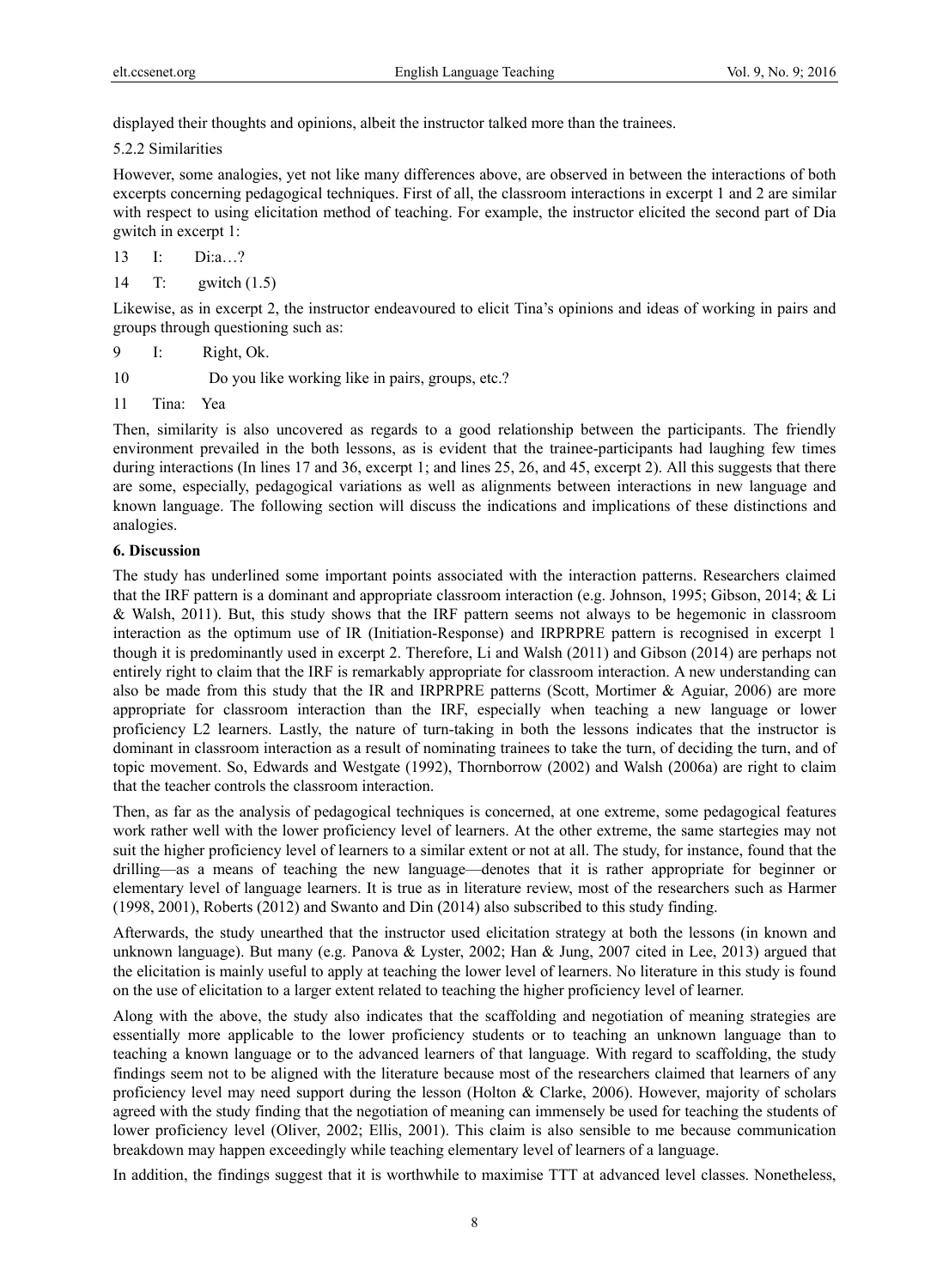the literature supported the high amount of TTT for lower proficiency level of learners as it promotes their language acquisition effectively through comprehensible inputs (Cullen, 1998; Ioup, 1984; Krashen, 1981).

It is interesting to note that some other peripheral issues are found along with the central focus of this study: pedagogical techniques. Among these, using word and phrase level of language for teaching Irish designates that the trainee-learners of Irish were encouraged to memorise the expressions with drillings (e.g. Kartikasari, Arifin, & Salam, 2015). This means that learners' Irish language proficiency was at a starting level. So, the teacher's language use relies upon the learner's proficiency level of that language. Another noteworthy indication is that letting the learners know about the lesson in advance is important; otherwise they might be confused about the aim and necessity of the lesson**.** As in this study, the instructor gave no clue for what the lesson would be about, and consequently the trainee-learners seemed to be saying nothing just after hearing the expression Dia dhuit.

So, the classroom interactions in this study lead to stress on that the teaching tactics are not employed at a similar degree for teaching all proficiency level of learners. As has already been noted from this study that drilling, negotiation of meaning and scaffolding strategies are used in maximum at teaching a new or an unknown language (Irish); while, elicitation technique and more TTT are seen to be used maximally at the lesson in known (English) language. Therefore, it seems that teaching strategy is set up as per the needs of learners and their levels of learning.

#### **7. Conclusion**

The study aim was particularly to investigate the comparisons of pedagogical techniques emerged in between the classroom interactions held in unknown and known language lessons. To achieve this aim, the study explored the differences and similarities of a CELTA instructor's pedagogical techniques used in two distinct classroom interactions. Now, it is reasonable to claim that the study has projected the likeness and unlikeness of using pedagogical techniques noticed at the interactions of both lessons. For example, the instructor has managed the Irish language classroom using mainly drilling method; but no employment of this method is seen in the classroom interactions in English. However, other pedagogical features such as elicitation, teacher talk are noted to be presented by the instructor at the interactions occurred in known language. Some other incidental issues about teaching and learning appeared through these interactions—for instance, teacher-student unequal power sharing, learner's linguistic level, teacher's language use, and notifying learners about the lesson to be taken place. Such accounts provide a greater understanding of what pedagogical strategies a teacher should apply for teaching a new language and of what strategies a teacher can use for teaching a subject in known language or which techniques should be of a maximum in use and which of a minimum. Hence, the study benefits the teacher trainers, teachers, and those who are planning to start a CELTA training course. The study also contributes to filling the gap in the current literature. Unlike these benefits, the study has some shortcomings. One of these limitations is that it has incorporated the pedagogical techniques sparingly—such as, contextual pedagogical issues for example: classroom environment, learning opportunities, teacher-student relationship are left out. Additionally, the proficiency level is not clearly defined in the literature. So, a large scale of further research is required to be conducted in the future.

## **Acknowledgments**

A big thank you to Dr Aisling O' Boyle (Lecturer, School of Education, Queens University Belfast, UK) for her useful instructions and feedback.

## **References**

- Brandt, C. (2010). Competition and collaboration in initial teacher education in TESOL: A case of a classic double bind. *The Asian EFL Journal Quarterly Special Issue on English Language Teacher Education and Development September, 12*(3), 8-39.
- British Council. (2016). *CELTA*. Retrieved from http://www.britishcouncil.org.eg/en/teach/teacher-training/celta
- Brown, H. D. (2007*). Principles of language learning and teaching* (5th ed.). New York: Pearson Education.
- Brown, G.., & Yule, G. (1983). *Teaching the spoken language.* Cambridge: Cambridge University Press.
- Bryman, A. (2012). Social *resaerch methods.* New York: Oxford University Press.
- Cancino, M. (2015). Assessing learning opportunities in EFL classroom interaction: What can conversation analysis tell us? *RELC Journal, 46*(2), 115-129. http://dx.doi.org/10.1177/0033688214568109
- Celce-Murcia, M. (1991). Grammar pedagogy in second and foreign language teaching. *TESOL quarterly, 25*(3), 459-480. http://dx.doi.org/10.2307/3586980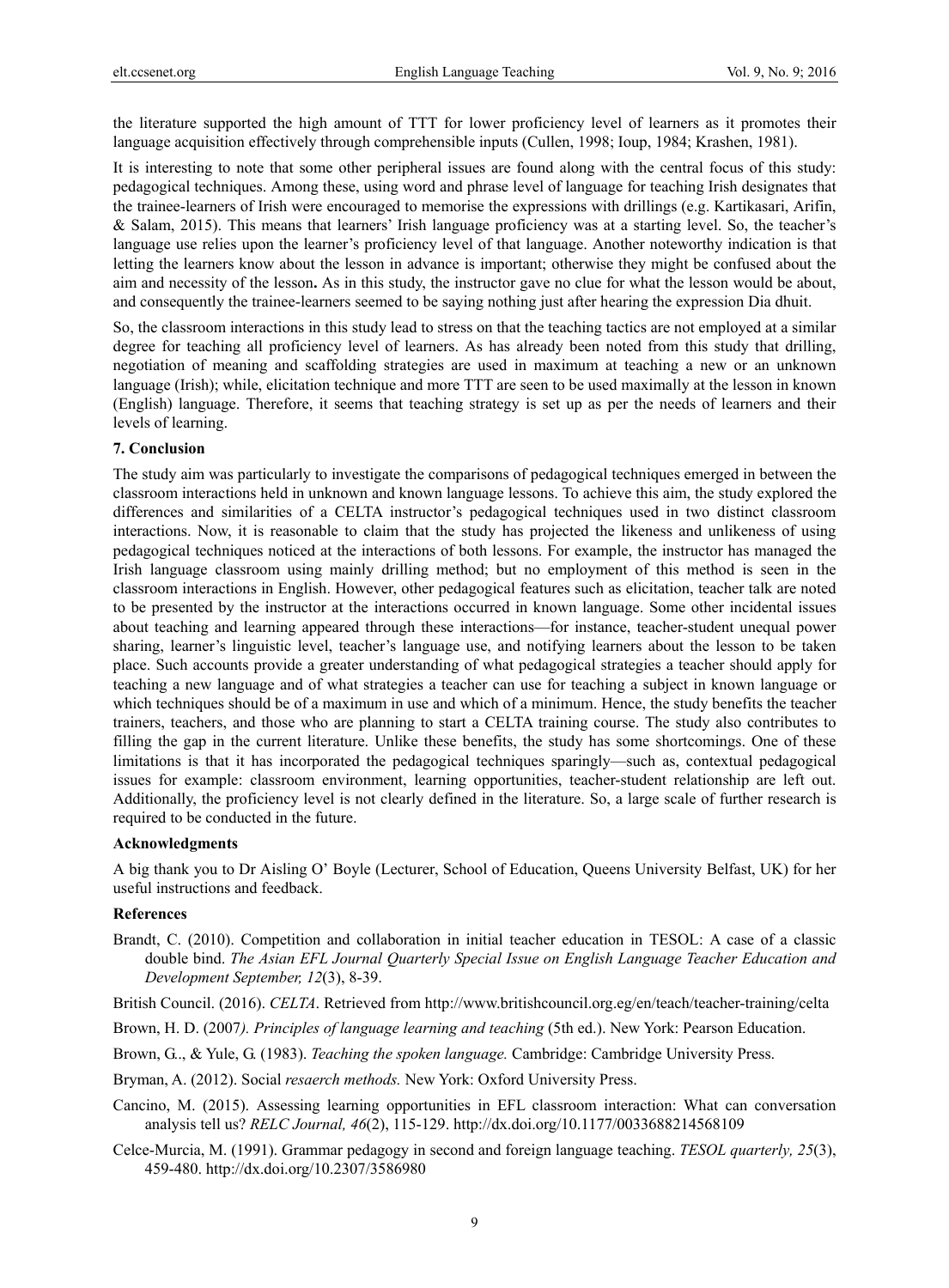- Chaudron, C. (1988). *Second language classrooms: Research on teaching and learning*. Cambridge: Cambridge University Press. http://dx.doi.org/10.1017/CBO9781139524469
- Cristo, M.G.G. (n.d.). *Learning and teaching English without a textbook: An action research study.* Retrieved from http://www.eslteachersboard.com/cgi-bin/articles/index.pl?page=1;read=1144
- Csomay, E. (2013). Lexical bundles in discourse structure: A corpus-based study of classroom discourse. *Applied Linguistics*, *34*(3), 369-388. http://dx.doi.org/10.1093/applin/ams045
- Cullen, R. (1998). Teacher talk and the classroom context. *ELT Journal, 52*(3), 179-187. http://dx.doi.org/10.1093/elt/52.3.179
- Dagarin, M. (2005). Classroom interaction and communication strategies in learning English as a foreign language. *ELOPE: English Language Overseas Perspectives and Enquiries, 1*(1-2), 127-139. http://dx.doi.org/10.4312/elope.1.1-2.127-139
- Darlington, Y., & Scott, D. (2003). *Qualitative research in practice: Stories from the field*. *Social Work Education: The International Journal, 22*(1), 115-118.
- Doff, A. (1988). *Teach English Trainer's Handbook: A Training Course for Teachers* (Vol. 1). Cambridge university press.
- Edwards, A. D., & Westgate, D. P. G.. (1992). *Investigating classroom talk* (2nd ed.). London: Falmer Press.
- Edwards-Groves, C. J., & Hoare, R. L. (2012). "Talking to Learn": Focussing teacher education on dialogue as a core practice for teaching and learning. *Australian Journal of Teacher Education, 37*(8), 82-100. http://dx.doi.org/10.14221/ajte.2012v37n8.8
- Ellis, R. (2001). Introduction: Investigating form‐focused instruction. *Language learning, 51*(s1), 1-46. http://dx.doi.org/10.1111/j.1467-1770.2001.tb00013.x
- Ellis, R. (2008). *The study of second language acquisition* (2nd ed.). Oxford: Oxford University Press.
- Ellis, R. (2012). *Language teaching research and language pedagogy*. West Sussex: John Wiley & Sons. http://dx.doi.org/10.1002/9781118271643
- Engin, M. (2012). Trainer talk: levels of intervention. *ELT journal,* 67(1), 11-19. http://dx.doi.org/10.1093/elt/ccs048
- Ellis, R., Basturkmen, H., & Loewen, S. (2001). Learner uptake in communicative ESL lessons. *Language learning, 51*(2), 281-318. http://dx.doi.org/10.1111/1467-9922.00156
- Gibson, W. J. (2014). Sequential order in multimodal discourse: Talk and text in online educational interaction. *Discourse & Communication, 8*(1), 63-83. http://dx.doi.org/10.1177/1750481313503222
- Gibbons, P. (2006). *Bridging discourses in the ESL classroom.* London: Continuum.
- Hardman, F. (2008). Teachers' use of feedback in whole-class and group-based talk. In N. Mercer, & S. Hodgkinson (Eds.), *Exploring Talk in School* (pp. 131-150). London: SAGE. http://dx.doi.org/10.4135/9781446279526.n8
- Harmer, J. (1998). *How to Teach English.* Harlow: Longman.
- Harmer, J. (2001). *The Practice of English Language Teaching* (3rd ed.). Harlow: Longman.
- Harry, B., & Lipsky, M. (2014). Qualitative research on special education teacher preparation. In McCray, M. T. Brownell, & B. Lignugaris/Kraft (Eds.), *Handbook of research on special education teacher preparation* (pp. 445-460). New York and London: Routledge.
- Hitotuzi, N. (2005). Teacher talking time in the EFL classroom. *Profile Issues in Teachers Professional Development, 6*, 97-106.
- Holton, D., & Clarke, D. (2006). Scaffolding and metacognition. *International Journal of Mathematical Education in Science and Technology, 37*(2), 127-143. http://dx.doi.org/10.1080/00207390500285818
- Hyland, K. (2006). English for academic purposes: An advanced resource book. London: Routledge. http://dx.doi.org/10.1016/j.jeap.2005.11.004
- Ioup, G. (1984). Two readers comment on Stephen Krashen's Input Hypothesis: testing the relationsbip of formal instruction to the Input Hypothesis. *TESOL quarterly, 18*(2), 345-350. http://dx.doi.org/10.2307/3586703
- Jeferson, G. (2004). Glossary of transcript symbols with an introduction. In G. H. Lerner (Ed.), *Conversation*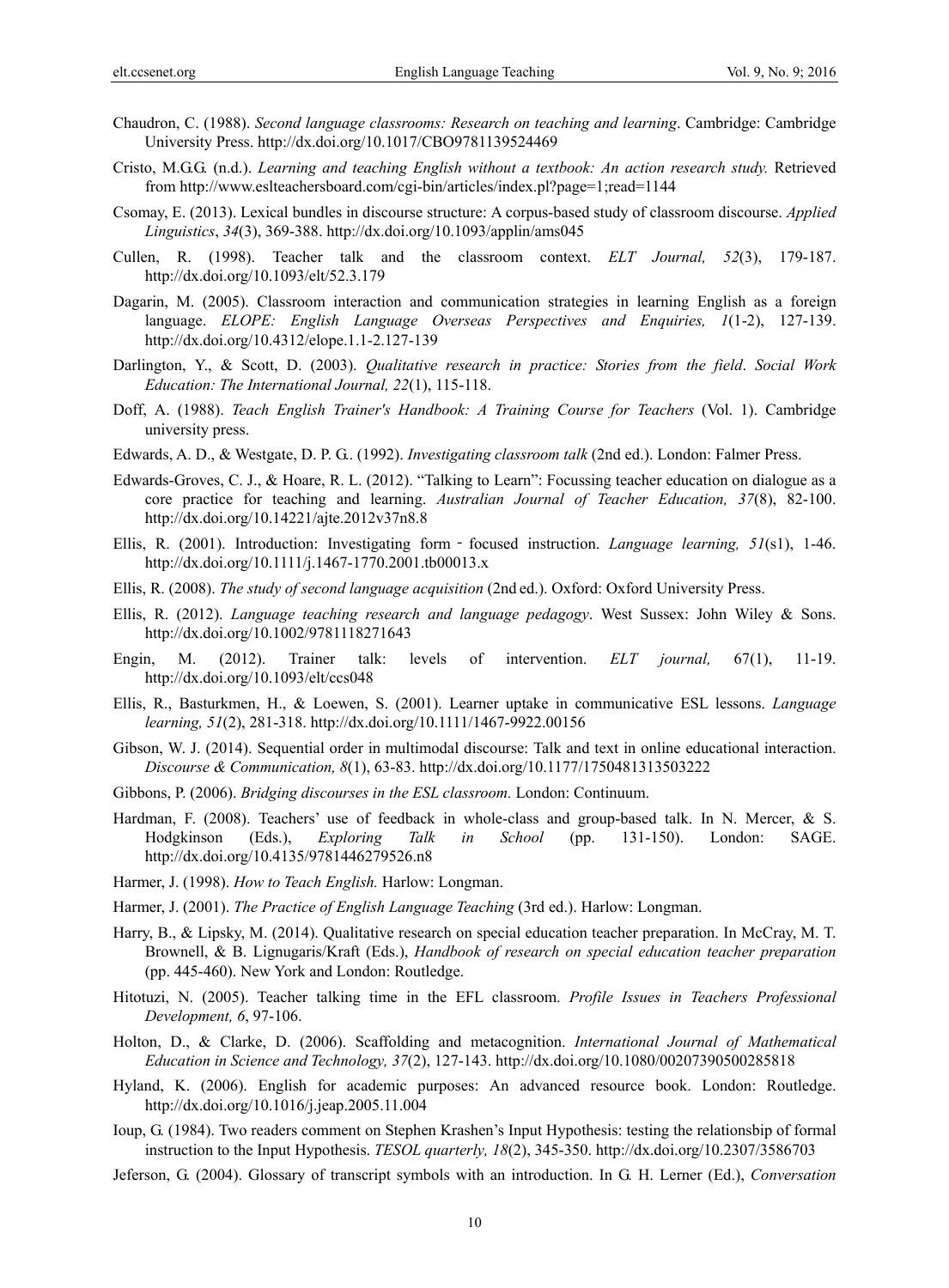*Analysis: Studies from the First Generation.* Amsterdam, the Netherland: John Benjamins. http://dx.doi.org/10.1075/pbns.125.02jef

- Johnson, K. (1995). *Understanding communication in second language classrooms*. Cambridge: Cambridge University Press.
- Kartikasari, E., Arifin, Z., & Salam, U. (2015). Improving students' speaking ability through repetition drill. *Jurnal Pendidikan dan Pembelajaran, 4*(1).
- Kayi-Aydar, H. (2013). Scaffolding language learning in an academic ESL classroom. *ELT journal, 67*(3), 324-335. http://dx.doi.org/10.1093/elt/cct016
- Kelly, G. (2000). *How to teach pronunciation*. Harlow: Pearson Education Limited.
- Kim, S. (2013). Comparison of task-based and storytelling-based English classroom interaction in Korean elementary schools. *English Teaching, 68*(3).
- Kresan, S. (1981). *SecondlLanguage acquisition and second language learning*. Oxford: Pergamon Press.
- Krashen, S. (2013). *Second language acquisition: Theory, applications, and some conjectures*. Cambridge: Cambridge University Press.
- Lemke, J. L. (1990). *Talking science: Language, learning, and values*. Norwood: Ablex Publishing Corporation.
- Lee, L. (2001). Online interaction: Negotiation of meaning and strategies used among learners of Spanish. *ReCALL, 13*(02), 232-244. http://dx.doi.org/10.1017/S0958344001000829a
- Lee, E. J. E. (2013). Corrective feedback preferences and learner repair among advanced ESL students. *System, 41*(2), 217-230. http://dx.doi.org/10.1016/j.system.2013.01.022
- Li, L., & Walsh, S. (2011). 'Seeing is believing': looking at EFL teachers' beliefs through classroom interaction. *Classroom discourse, 2*(1), 39-57. http://dx.doi.org/10.1080/19463014.2011.562657
- Lo, Y. Y., & Macaro, E. (2012). The medium of instruction and classroom interaction: evidence from Hong Kong secondary schools. *International Journal of Bilingual Education and Bilingualism, 15*(1), 29-52. http://dx.doi.org/10.1080/13670050.2011.588307
- Malamah-Thomas, A. (1987). *Classroom interaction*. Oxford: Oxford University.
- Mayo, M. D. P. G., & Ibarrola, A. L. (2015). Do children negotiate for meaning in task-based interaction? Evidence from CLIL and EFL settings. *System, 54*, 40-54. http://dx.doi.org/10.1016/j.system.2014.12.001
- McCarthy, M. (2001) 'Discourse'. In R. Carter, & D. Nunan (Eds.), *The Cambridge Guide to Teaching English to Speakers Of Other Language* (pp. 120-125). Cambridge: Cambridge University Press. http://dx.doi.org/10.1017/CBO9780511667206.008
- Mehan, H. (1979). *Learning lessons: Social organization in the classroom.* Cambridge, MA: Havard University Press. http://dx.doi.org/10.4159/harvard.9780674420106
- Nunan, D. (1991). *Language teaching methodology: A textbook for teachers*. Hemel Hempstead: Prentice Hall International.
- Oliver, R. (2002). The patterns of negotiation for meaning in child interactions. *The Modern Language Journal, 86*(1), 97-111. http://dx.doi.org/10.1111/1540-4781.00138
- Otienoh, R. O. (2015). Implementation of Pair Work and Group Work for Creation of Interaction Opportunities for Learners in Large Classes: The Viability of the Two Strategies. *Journal of Education and Practice*, *6*(10), 171-179.
- Panova, I., & Lyster, R. (2002). Patterns of corrective feedback and uptake in an adult ESL classroom. *Tesol Quarterly, 36*(4), 573-595. http://dx.doi.org/10.2307/3588241
- Rahman, M. S. (2015). The contribution made by qualitative research to TESOL. *International Journal of English Language Teaching, 3*(2), 1-14.
- Roberts, R. (2012). Drilling-based activities: Preparation light, student generated ways to build fluency. What's not to like? Retrieved from https://elt-resourceful.com/2012/07/17/drilling-based-activities-preparation-light-student-generated-ways-to -build-fluency-whats-not-to-like/
- Rodgers, T. S. (2014). *Approaches and methods in language teaching*. Cambridge: Cambridge University Press.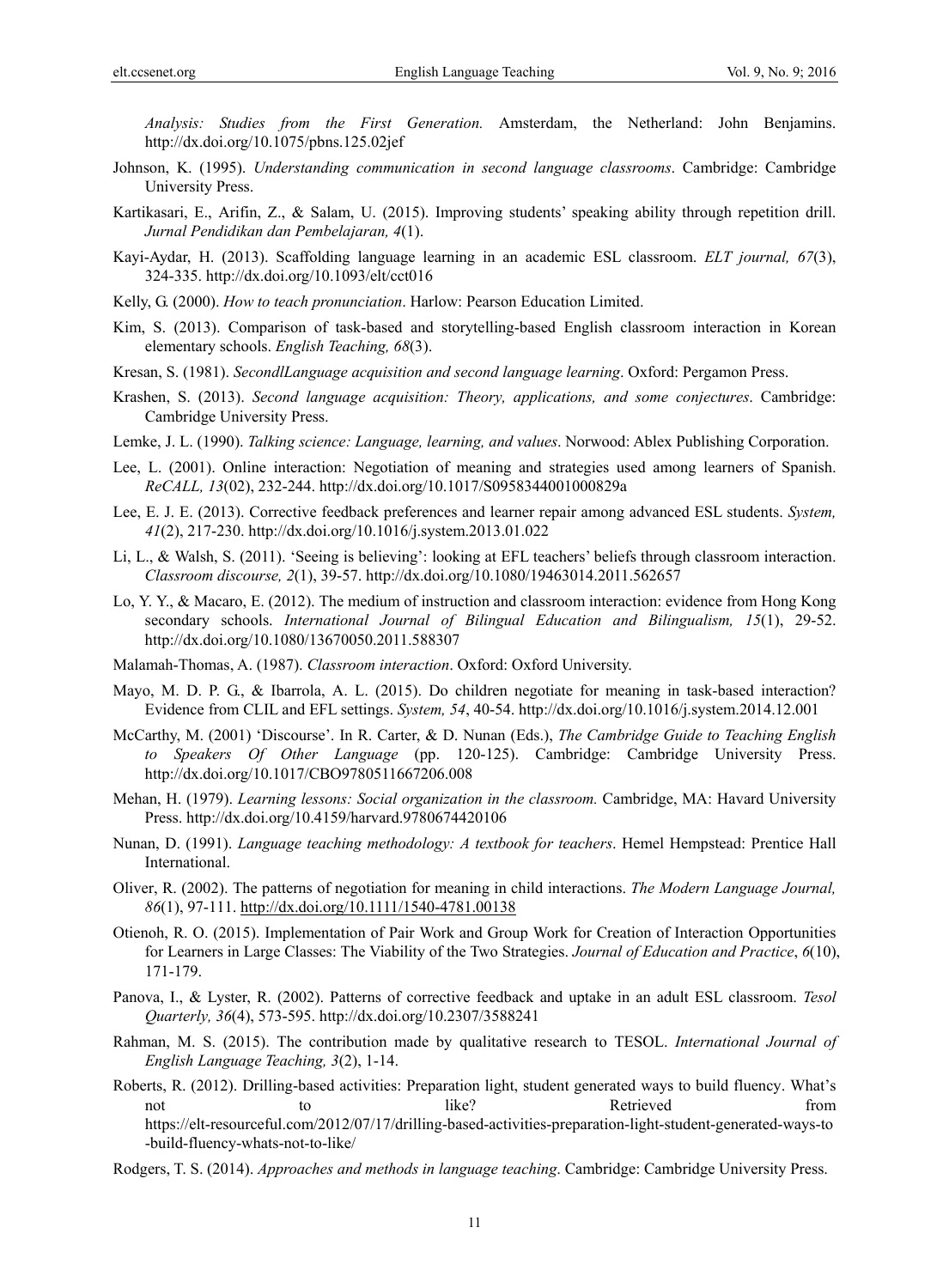- Salam, N. H. A., & Shahrill, M. (2014). Examining classroom interactions in secondary mathematics classrooms in Brunei Darussalam. *Asian Social Science, 10*(11), 92-103. http://dx.doi.org/10.5539/ass.v10n11p92
- Scrivener, J. (2011). *Learning teaching: The essential guide to English language teaching* (3rd ed.)*.* Oxford: Macmillan Education.
- Scott, P. H., Mortimer, E. F., & Aguiar, O. G. (2006). The tension between authoritative and dialogic discourse: A fundamental characteristic of meaning making interactions in high school science lessons. *Science Education, 90*(4), 605-631. http://dx.doi.org/10.1002/sce.20131
- Seedhouse, P. (2004). *The interactional architecture of the language classroom: A conversation analysis perspective*. Oxford: Blackwell Publishing.
- Seedhouse, P. (1996). Classroom interaction: possibilities and impossibilities. *ELT Journal, 50*(1), 16-24. http://dx.doi.org/10.1093/elt/50.1.16
- Sinclair, J., & Coutland, M. (1975). *Towards an analysis of discourse: the English used by the teachers and pupils.* Oxford: Oxford University Press.
- Stubbs, M. (1983). Discourseanalysis: The sociolinguistic analysis of natural language. Chicago: The University of Chicago Press.
- Swanto, S., & Din, W. A. (2014). Employing drilling technique in teaching English writing skills to a group of rural Malaysian students. *Developing Country Studies, 4*(14), 73-82.
- Temmerman, M. (2009). Communicative aspects of definitions in classroom interaction: Learning to define in class for first and second language learners. *Linguistics and Education, 20*(2), 126-144. http://dx.doi.org/10.1016/j.linged.2009.04.003
- Thornborrow, J. (2002). *Power talk: language and interaction in institutional discourse.* Harlow: Pearson Education Limited.
- Thomson, S. B. (2011). Qualitative research: validity. *JOAAG, 6*(1), 77-82.
- Thornbury, S. (2006). *An A-Z of ELT: A dictionary of terms and concepts*. Oxford: Macmillan Education.
- Tice, J. (2004). Drilling 1. Retrieved from https://www.teachingenglish.org.uk/article/drilling-1
- Tsui, A. B. M. (2001). 'Classroom Interaction'. In Carter, R. & Nunan, D. (ed.), *The Cambridge Guide to Teaching English to Speakers Of Other Languages* (pp. 48-55)*.* Cambridge: Cambridge University Press. http://dx.doi.org/10.1017/CBO9780511667206.018
- Trinity College London (2016). *TESOL courses learn to teach English.* Retrieved from http://www.aplusenglish.co.uk/english-and-tesol-courses/tesol-teacher-training.php
- Walsh, S. (2002). Construction or obstruction: Teacher talk and learner involvement in the EFL classroom. *Language Teaching Research*, *6*(1), 3-23. http://dx.doi.org/10.1191/1362168802lr095oa
- Walsh, S. (2006a). *Investigating classroom discourse.* London: Routledge.
- Walsh, S. (2006b). Analysing classroom discourse: A variable approach. In R. Hughes (Ed.), *Spoken English, TESOL and applied linguistics: Challenges for theory and practice*. New York: Palgrave Macmillan. http://dx.doi.org/10.1057/9780230584587\_10
- Walsh, S. (2012). Conceptualising classroom interactional competence. *Novitas-ROYAL (Research on Youth and Language)*, *6*(1), 1-14. Retrieved from http://www.pegem.net/dosyalar/dokuman/138689-20140117105654-1.pdf
- Walqui, A. (2006). Scaffolding instruction for English language learners: A conceptual framework. *International Journal of Bilingual Education and Bilingualism, 9*(2), 159-180. http://dx.doi.org/10.1080/13670050608668639
- Waring, H. Z. (2011). Learner initiatives and learning opportunities in the language classroom. *Classroom Discourse, 2*(2), 201-218. http://dx.doi.org/10.1080/19463014.2011.614053
- Wasik, B. A., & Hindman, A. H. (2014). Understanding the active ingredients in an effective preschool vocabulary intervention: An exploratory study of teacher and child talk during book reading. *Early Education and Development, 25*(7), 1035-1056. http://dx.doi.org/10.1080/10409289.2014.896064
- Wilson, R. (2015). Thinking on their feet: Assessing teachers' flexibility and responsiveness in the language classroom. In R., Wilson & M. Polter (Eds.), *Assessing Language Teachers' Professional Skills and*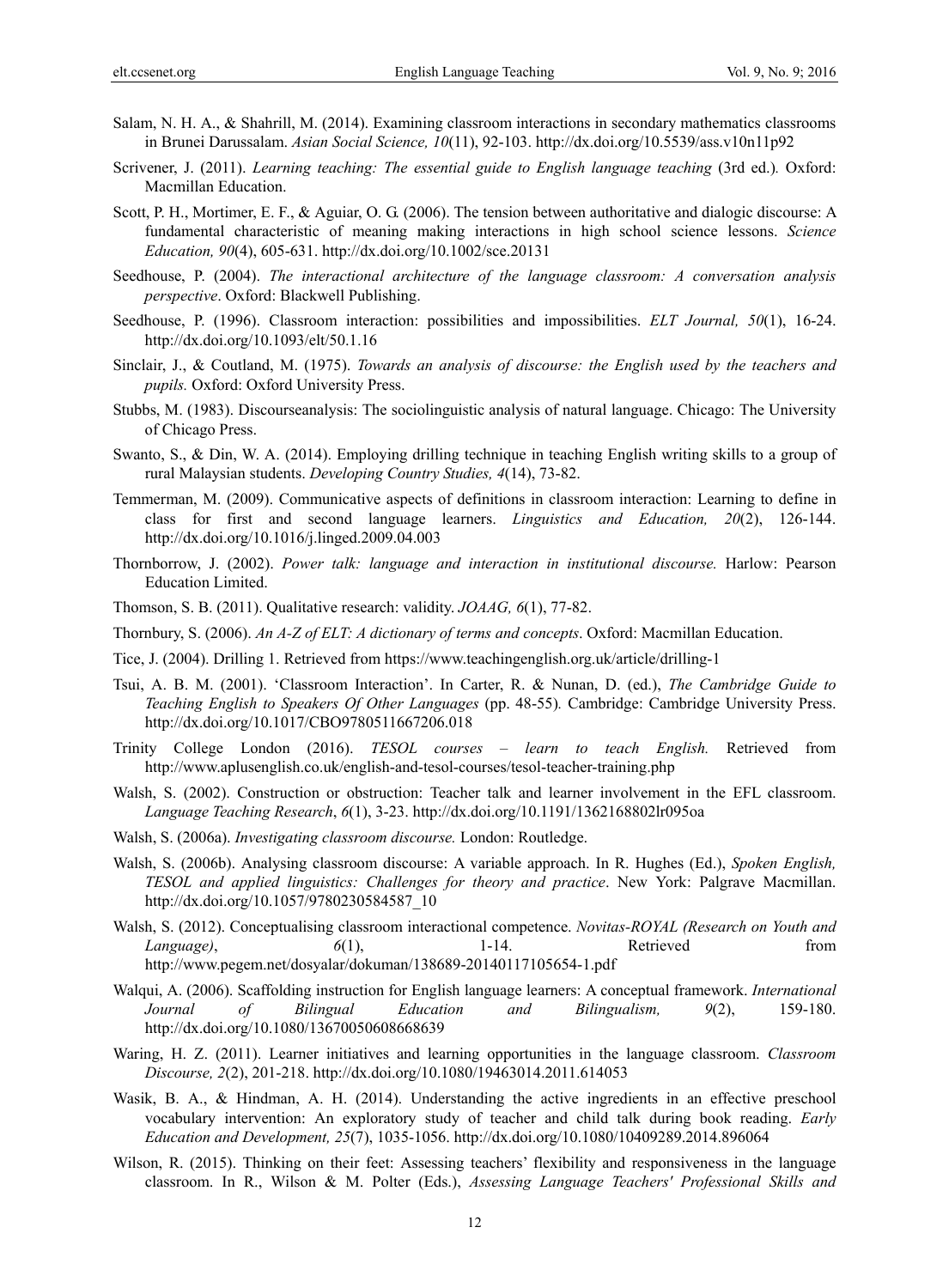*Knowledge* (p. 229). Cambridge: Cambridge University Press.

- Woodward-Kron, R., & Remedios, L. (2011). Classroom discourse in problem-based learning classrooms in the health sciences. *Australian Review of Applied Linguistics, 30*(1). http://dx.doi.org/10.2104/aral0709
- Wu, B. (1998). Towards an understanding of the dynamic process of L2 classroom interaction. *System, 26*(4), 525-40. http://dx.doi.org/10.1016/S0346-251X(98)00036-0

## **Appendix A**

| <b>Transcription Conventions (Based on Jefferson, 2004)</b> |                                                                           |  |  |  |
|-------------------------------------------------------------|---------------------------------------------------------------------------|--|--|--|
| $\mathbf{I}$                                                | Point of overlap onset                                                    |  |  |  |
|                                                             | No break or gap in speech (latched speech), or continuation of the same   |  |  |  |
|                                                             | turn by the same speaker even though the turn is broken up in the         |  |  |  |
|                                                             | transcript                                                                |  |  |  |
| (0.5)                                                       | Silence measured in tenths of seconds                                     |  |  |  |
| (.)                                                         | A brief pause of about one tenth of a second                              |  |  |  |
| $\ddot{\cdot}$                                              | Prolongation of the immediately prior sound; the longer the colon row,    |  |  |  |
|                                                             | the longer the prolongation                                               |  |  |  |
| ↑                                                           | A shift into especially high pitch in the next sound                      |  |  |  |
| $\bullet$                                                   | Falling intonation                                                        |  |  |  |
| $\ddot{?}$                                                  | Rising intonation                                                         |  |  |  |
| ,                                                           | Slightly rising/continuing intonation                                     |  |  |  |
| <b>WORD</b>                                                 | Especially loud sounds compared to the surrounding talk                   |  |  |  |
| word                                                        | Especially quiet sounds compared to the surrounding talk                  |  |  |  |
| £word£                                                      | Produced with "smile" voice                                               |  |  |  |
| word                                                        | Emphasized segment                                                        |  |  |  |
| (word)                                                      | Transcriber's best guess of the words or speaker                          |  |  |  |
| word-                                                       | A cut-off sound                                                           |  |  |  |
| >word<                                                      | Increased speed compared to the surrounding talk                          |  |  |  |
| .hh                                                         | Audible inbreath                                                          |  |  |  |
| (h)                                                         | Plosiveness, often associated with laughter, crying, breathlessness, etc. |  |  |  |
| ((description))                                             | Transcriber's description                                                 |  |  |  |
|                                                             | Right-pointing arrow indicates a line of special interest                 |  |  |  |

## **Appendix B**

T= Trainee, I= Instructor **Excerpt 1: Interaction in Unknown (Irish) Language** 1 T: Hello (.) Hello 2 **→** I: Dia dhuit (Hello) (.) Dia: dhuit (Hello) 3 T: (0.5) Dia dhuit, Dia dhuit, Dia dhuit, Dia dhuit ((whole class)) (Hello) (Hello) (Hello) (Hello) 4 I: Ahh:: (0.5)

5 I: Dia dhuit (Hello)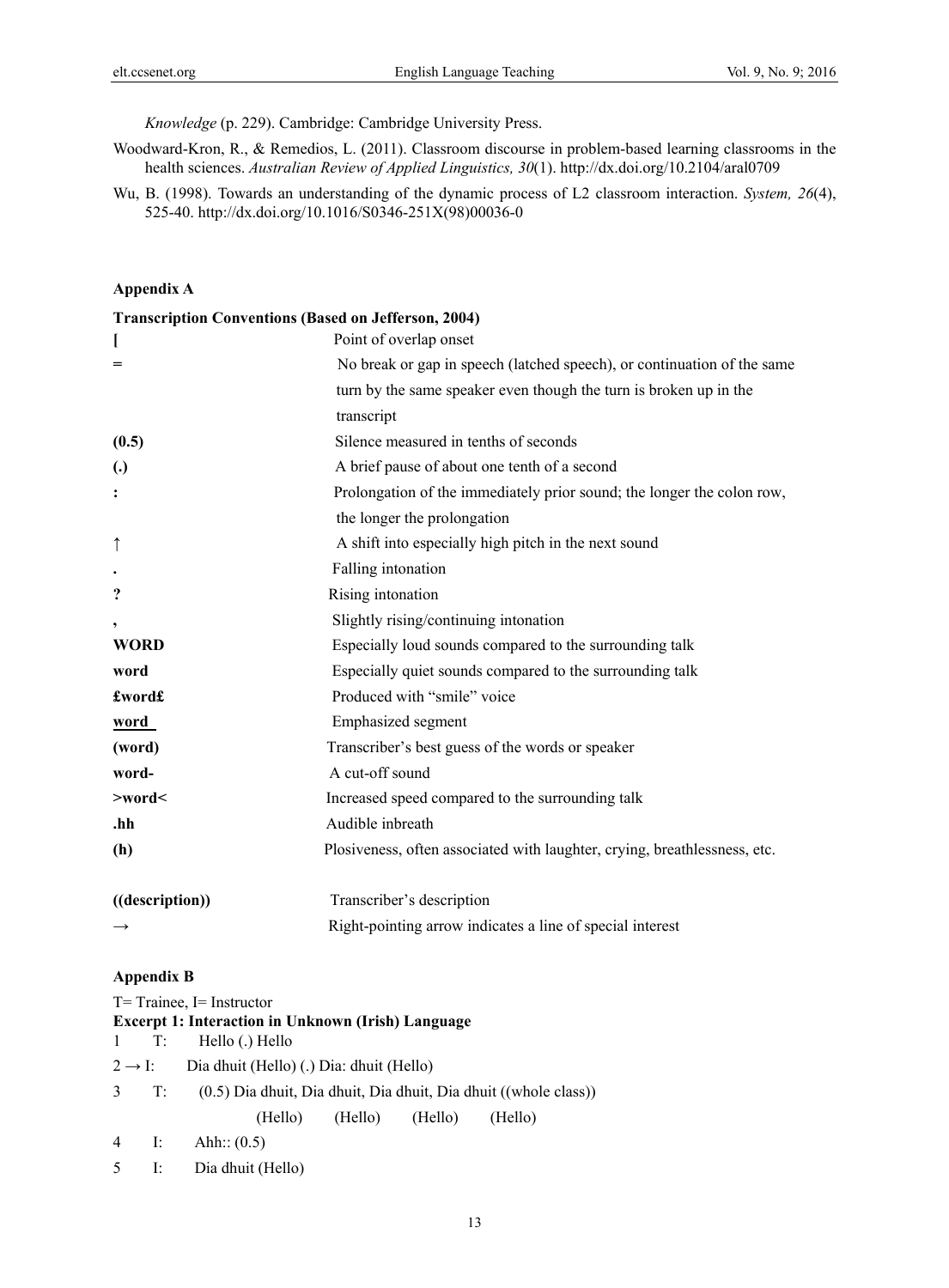| 6                    | T: | Dia dhuit (Hello)                                            |
|----------------------|----|--------------------------------------------------------------|
| 7                    | Ι: | Dia dhuit (Hello)                                            |
| 8                    | T: | Dia dhiut (Hello)                                            |
| 9                    | I: | Dia dhuit (Hello)                                            |
| 10                   | T: | Dia dhuit (Hello)                                            |
|                      |    | $(1.5)$ ((The instructor is writing on board))               |
| 11                   | Ι: | Arís (Again) (.)                                             |
| 12                   | T: | Dia gwitch ((the whole class))                               |
| 13                   | I: | $D$ i:a?                                                     |
| 14                   | T: | gwitch $(1.5)$                                               |
| 15                   | Ι: | An-mhaith! (Very good!)                                      |
|                      |    | (.) ((The instructor is writing on board))                   |
| 16                   | Ι: | Dia gwitch (Hello)                                           |
| 17                   | T: | hahaha (Laughter)Dia duit                                    |
| 18                   | I: | Dia gwitch (Hello)                                           |
| 19                   | T: | Dia duit (Hello)                                             |
| 20                   | I: | Dia gwitch (Hello)                                           |
| 21                   | T: | Dia duit (Hello)                                             |
|                      |    | Pause                                                        |
| $22 \rightarrow I$ : |    | Conas atá tú? (How are you?)(.)                              |
|                      |    | Conas atá tú? (How are you?)=                                |
| 23                   | Е. | TÁ MÉ $(I'M)(.)$ Tá mé $(I'm)(.)$ An-mhaith (very good) =    |
| 24                   | Ι: | Le chéile (Together)                                         |
| 25                   | T: | An-mhaith (very good) ((The Instructor and the whole class)) |
| 26                   | Ι: | An-mhaith (Very good)                                        |
| 27                   | Е. | Is ea (Yes)                                                  |
| 28                   | T: | An-mhaith (Very good)                                        |
| 29                   | Е. | Le chéile (Together)                                         |
| 30                   | T: | An-mhaith (Very good) ((The whole class))                    |
| 31                   | I: | An-mhaith (Very good)                                        |
| 32                   | T: | An-mhaith (Very good) ((The whole class))                    |
| 33                   | I: | Go dona (Bad)                                                |
| 34                   | T: | £ An-mhaith £ (Very good) $(0.5)$ ((The whole class))        |
| 35                   | I: | umm                                                          |
| 36                   | Ι: | Arís (Again)                                                 |
| 37                   | T: | An-mhaith (Very good) ((The whole class))                    |
| 38                   | I: | An-mhaith (Very good)(0.9) umm umm                           |
| 39                   | I: | go? maith. (Well)                                            |
| 40                   | T: | go maith (well) ((The whole class))                          |
| 41                   | I: | go maith (well)                                              |
| 42                   | T: | go maith (well) ((The whole classs))                         |
| 43                   | I: | >go maith< (well)                                            |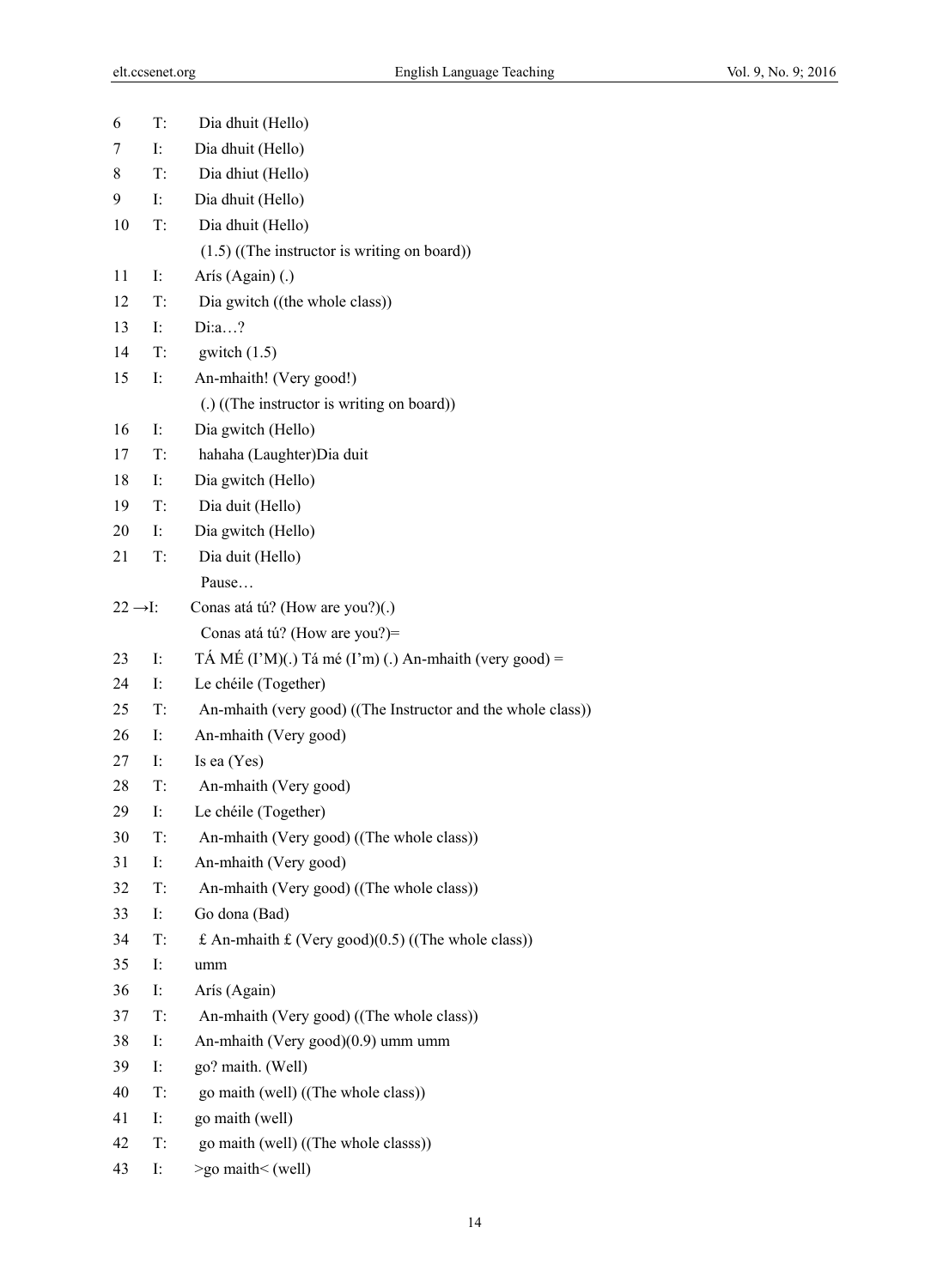| 44 | T:     | >go maith< (well) ((The whole class))                                      |
|----|--------|----------------------------------------------------------------------------|
| 45 | Е.     | >go maith< (well) ((The whole class))                                      |
| 46 | T:     | >go maith< (well) ((The whole class))                                      |
|    |        | Pause $(10sec)$                                                            |
| 47 | I:     | Go dona (Bad)                                                              |
| 48 | T:     | Go dona (Bad) ((The whole class))                                          |
| 49 | I:     | Go dona (Bad)                                                              |
| 50 | T:     | Go dona (Bad) ((The whole class))                                          |
| 51 | Е.     | Is ea (yes)                                                                |
| 52 | T:     | Go dona (Bad)                                                              |
| 53 | I:     | An-mhaith (Very good) (0.5)                                                |
| 54 | I:     | An-mhaith (Very good) umm umm umm                                          |
| 55 | I:     | Mohammed ((the name of a trainee)), Conas atá tú? (How are you?)           |
|    |        | Conas atá tú? (How are you?)                                               |
| 56 |        | Mohammed: Conas atá tú? (How are you?)                                     |
| 57 | Ŀ.     | Conas atá tú? (How are you?)(.) Tá mé $\uparrow$ An-mhaith (I'm very good) |
| 58 |        | Mohammed: Tá mé An-mhaith (I'm very good)(1.7)                             |
|    | 59 →I: | Is ea (yes)                                                                |
|    |        | $(1.5)$ Ní:: hea (no)                                                      |
| 60 | T:     | Ní hea (no) ((The whole class))                                            |
|    |        | ((The instructor is writing on board))                                     |
| 61 | I:     | Go dona (Bad), Go dona (Bad)                                               |
| 63 | T:     | Ní hea (no)                                                                |
| 64 | Ι:     | $Ni?$ hea (no)                                                             |
| 65 | I:     | Go dona (Bad)                                                              |
| 66 | T:     | Ní hea (no) ((The whole class))                                            |
| 67 | I:     | Go dona (Bad)                                                              |
| 68 | T:     | Yes                                                                        |
| 69 | I:     | Is ea (yes)                                                                |
|    |        | Pause (The instructor is writing on board)                                 |
| 70 | I:     | Le chéile (Together), Is ea (yes) ((The instructor and the whole           |
|    |        | Class))                                                                    |
|    |        | Pause                                                                      |
| 71 | Е.     | Nina, Conas atá tú? (How are you?)                                         |
|    |        | Pause                                                                      |
| 72 | I:     | An-mhaith (Very good)                                                      |
| 73 | I:     | Le chéile (Together), An-mhaith (Very good)=                               |
|    |        | Le chéile (Together), An-mhaith (Very good)                                |
| 74 | T:     | An-mhaith (Very good) ((The whole class))                                  |
| 75 | I:     | Ha uh, Nick Nick, Conas atá tú? (How are you?)                             |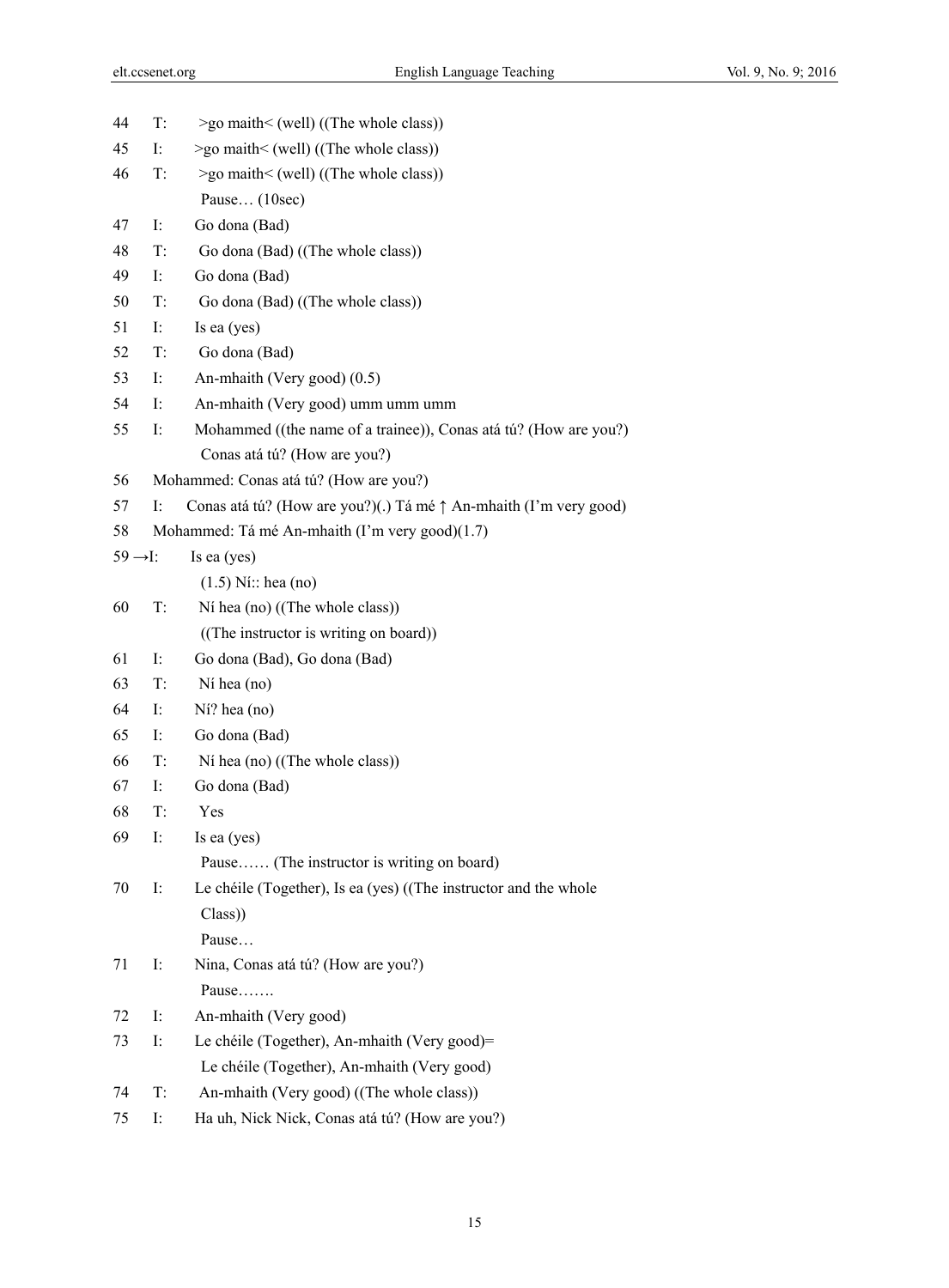|                      |                | Excerpt 2: Interaction in Known (English) Language                |
|----------------------|----------------|-------------------------------------------------------------------|
| $\mathbf{1}$         | I:             | Tina (.) do you have any experience?                              |
| 2                    | Tina:          | No                                                                |
| 3                    | I:             | Ok (.) so (.) how did you feel in the situation?                  |
| 4                    | Tina:          | um maybe debreath (.) little bit nervous. Cause? Just. came in    |
| 5                    |                | to say what is                                                    |
| 6                    | I:             | Right, Ok.                                                        |
| 7                    | Tina:          | But sort of decorative, what you test bit more                    |
| 8                    |                | May be great doing mistake                                        |
| 9                    | I:             | Right, Ok.                                                        |
| 10                   |                | Do you like working like in pairs, groups, etc.?                  |
| 11                   | Tina:          | Yea                                                               |
| 12                   | I:             | what kind of like reasons to have (Placed) $=$                    |
| 13                   |                | working in pairs and groups? (.)                                  |
| 14                   | Tina:          | $(0.9)$ some idea.                                                |
| 15                   | I:             | Yea exactly peer learning that kind of idea $(.)$ =               |
| 16                   |                | creating like a learning space between themselves;                |
| 17                   |                | = Cause they don't know the same thing. $=$                       |
| 18                   |                | So they can obviously help each other.                            |
| 19                   | $\mathbf{I}$ : | Why is that Important? (.) why is not like just $(1.10)$          |
| 20                   | T:             | ° constantly participating°                                       |
| 21                   | I:             | Yea, it's a kind of common involvement of $=$                     |
| 22                   |                | with each other.<br>learning                                      |
| $23 \rightarrow T$ : |                | $\degree$ At the very beginning $\degree$ =                       |
| 24                   |                | <sup>o</sup> we were vandalising each other <sup>o</sup>          |
| 25                   |                | £ I'm not feeling well $f$ .                                      |
| 26                   |                | Ha ha ha (Laughter)                                               |
| 27                   | I:             | Yea? Exactly you can give that a little bit (.)=                  |
| 28                   |                | kind of doing your own speed.                                     |
| 29                   |                | (1.5)                                                             |
| 30                   | I:             | What's about the fact that like in the real world,                |
| 31                   |                | That always teachers beside the students (.) Do they need to=     |
| 32                   |                | develop their skills?                                             |
| 33                   |                | Would you say that the approach you felt in the classroom?        |
| 34                   |                | Teacher-centred or quite student-centred?                         |
| 35                   | T:             | Student-centred ((The whole class))                               |
| 36                   | I:             | So (.) that's the first thing we try to establish is that the     |
| 37                   |                | lesson you will be teaching (.) although you are going to (.)     |
| 38                   |                | in many ways  You are the persons who are learning because=       |
| 39                   |                | Your (.) you know (.) you are doing a training course. $=$ The    |
| 40                   |                | irony is that you are gonna have to make your lessons student-    |
| 41                   |                | centred $=$ So (.) yea (.) that will be (.) We are gonna help you |
|                      |                |                                                                   |

## **Excerpt 2: Interaction in Known (English) Language**